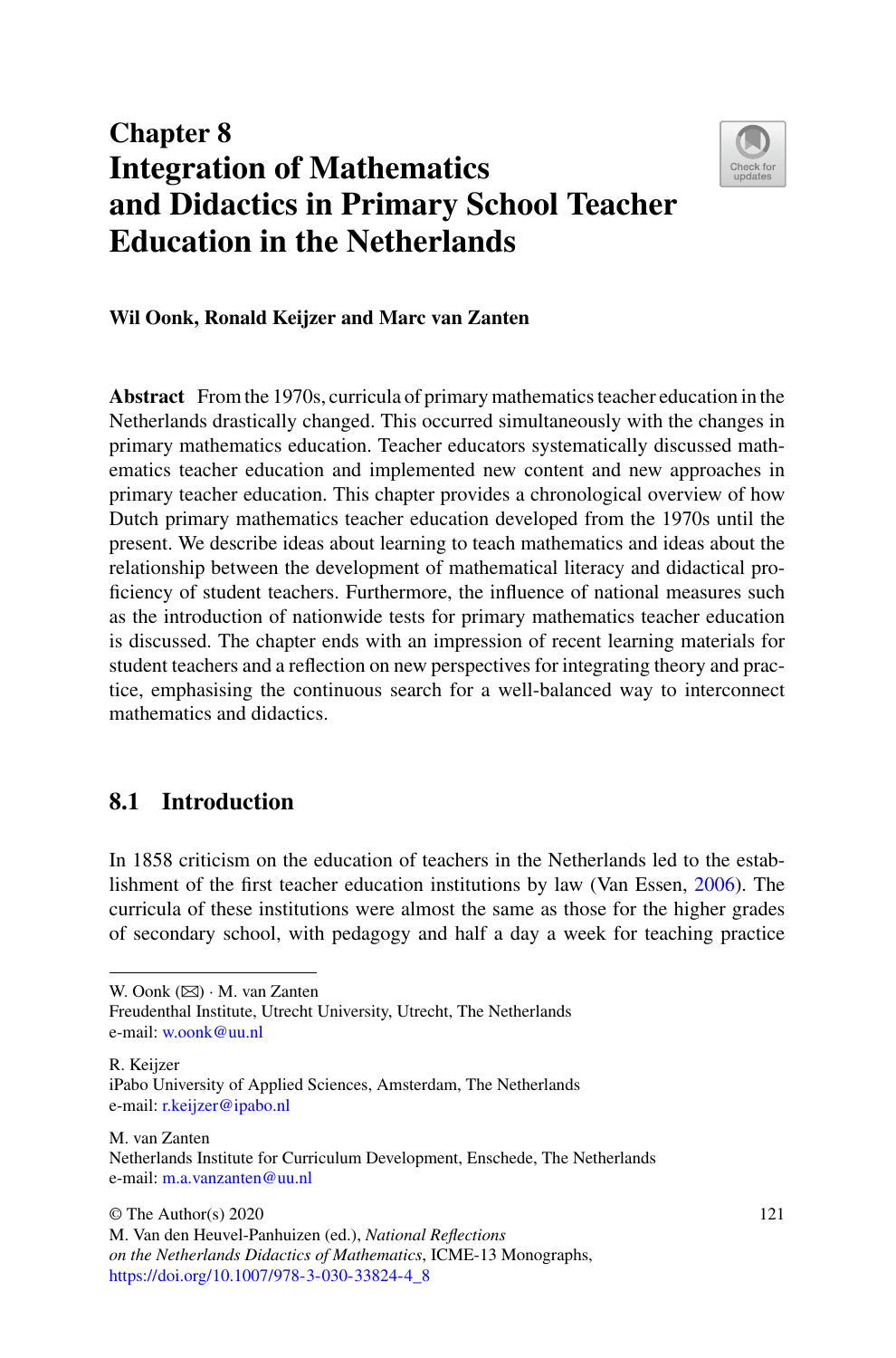added. The mathematics curriculum included, for example, algebra, planimetry and stereometry (Van Beek & Van Heek, [1924,](#page-23-0) [1925,](#page-23-1) [1926\)](#page-23-2).

This situation did not change fundamentally for decades. Even in 1952, when curricula changed as a result of the Nieuwe Kweekschoolwet (New Teacher Education Act), little changed in daily practice because most teacher educators were the same people as before the Act, and they saw no reason to change their teaching approaches.

In 1968 teacher education institutions were renamed into Pedagogische Academies (Pedagogical Academies). In 1985, after years of discussion (see Innovatie Commissie Opleidingen Basisonderwijs, [1980\)](#page-21-0) kindergarten schools and primary schools, were integrated into primary schools for children from 4 to 12. The respective teacher education institutions were also integrated into the Pedagogische Academies voor het Basisonderwijs (Pedagogical Academies for Primary Education). After a few years, criticism from the Onderwijsraad, the Dutch national advisory council for education (Onderwijsraad, [1988\)](#page-22-0) and OCW, the Ministry of Education (OCW, [1990\)](#page-22-1), mainly on the insufficient academic level and the lack of a clear education concept at the teacher education institutions, again led to a revision of the teacher education curriculum. This time the curriculum had to be based on a well-defined education concept and should fit within the framework of a specific teacher education didactics. Problem-based learning and thematic education were adhered to, and teachers from all disciplines were expected to develop their own educational materials according to these two concepts (Goffree & Oonk, [1999\)](#page-21-1).

From the beginning in 1991, external quality monitoring of teacher education institutions mostly considered general characteristics of the institutions' curriculum and hardly focused on school subjects. Over the years less and less attention was paid to the development and enforcement of mathematics and other subjects in teacher education, which resulted in a decrease in attention for subject-specific content knowledge in the teacher education institutions (Van Mulken, [2002;](#page-24-1) Onderwijsraad, [2005\)](#page-22-2). However, from time to time the HBO-raad, the Council for Higher Professional Education, took measures to secure the mathematical proficiency of student teachers, mainly through including mandatory mathematics tests (Keijzer  $\&$ Hendrikse, [2013\)](#page-22-3).

In this chapter, we describe primary school teacher education in the Netherlands, taking the year 1971 as a starting point, which is the year that the  $IOWO<sup>1</sup>$  (the first predecessor of the Freudenthal Institute) was founded. In the final section of this chapter we provide a new perspective on learning to teach mathematics, the relationship between the development of mathematical literacy and didactical proficiency and recent influences on primary school mathematics teacher education.

<span id="page-1-0"></span><sup>1</sup>Instituut voor de Ontwikkeling van het Wiskunde Onderwijs (Institute for the Development of Mathematics Education).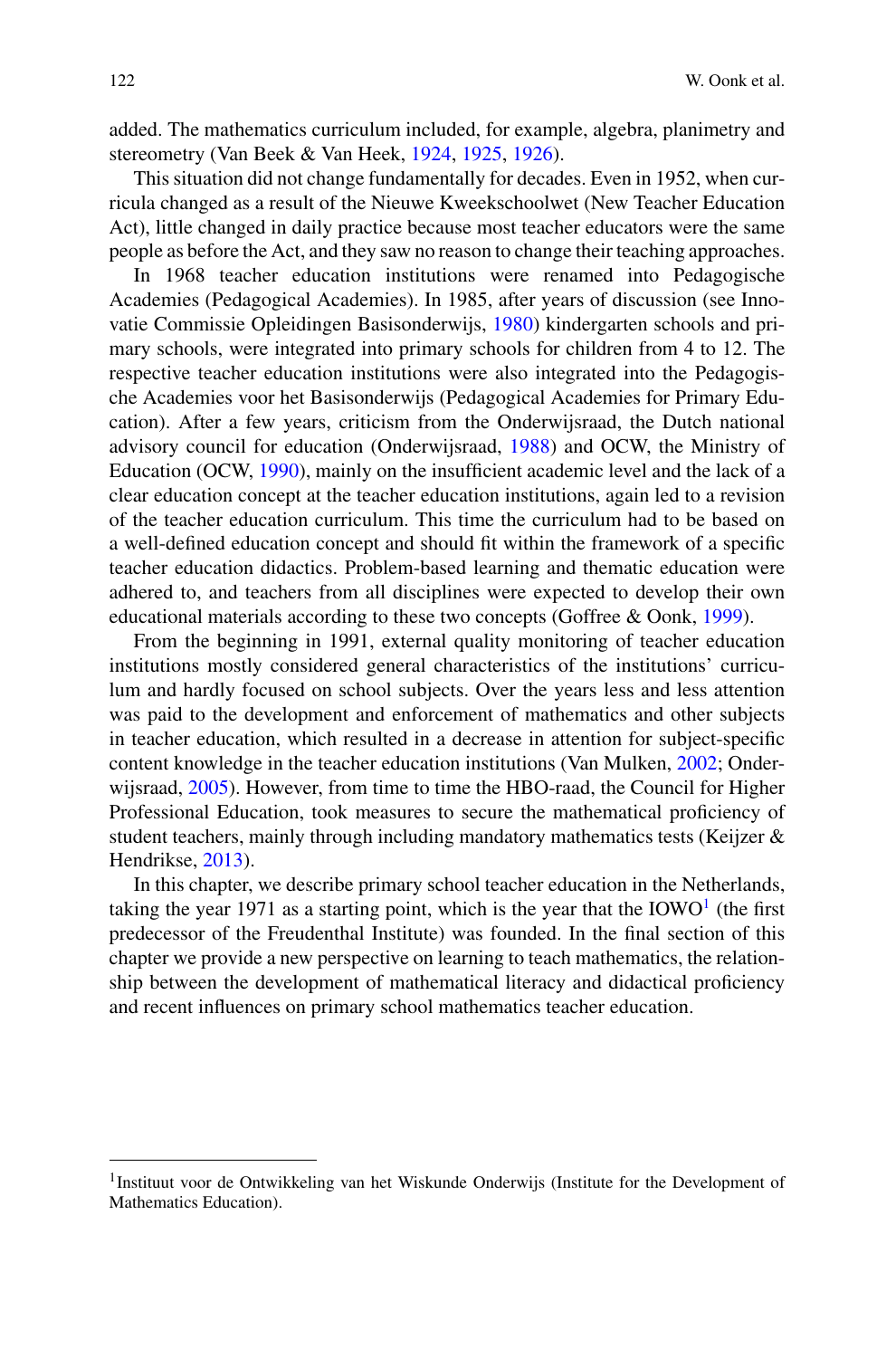#### **8.2 Mathematising and Didacticising**

## *8.2.1 The Influence of Freudenthal on Mathematics Teacher Education*

In 1971 Hans Freudenthal became the first director of the IOWO, where two years earlier the Wiskobas<sup>[2](#page-2-0)</sup> project had started (see Freudenthal,  $1978$ ; Treffers,  $1978$ ; [1987\)](#page-23-4). This Wiskobas project for mathematics in primary school was intended to develop a new approach to mathematics education together with teachers and student teachers, with the intention to teach them at the same time how to implement this new approach. A strong belief of Freudenthal and his team was that the curriculum for primary school mathematics teacher education should be developed in close connection with the primary school mathematics curriculum. Shortly after the first Wiskobas curriculum publications were published, an educational experiment was started at a teacher education institution in Gorinchem (Goffree, [1977;](#page-20-1) Goffree & Oonk, [1999\)](#page-21-1). Every week, Freudenthal and two members of the Wiskobas team went to this small town and attended the lectures given to the student teachers and visited the school where the student teachers acquired practical experience. Freudenthal worked with the children to show the student teachers how it is possible to initiate and observe mathematical learning processes. His observations and analyses were intended to convey to the student teachers the idea of the teacher as a researcher and give them the feeling that there was much that could be learned from the children themselves. Freudenthal also introduced a narrative element into the teaching with stories such as "Walking with Bastiaan" (Freudenthal, [1977\)](#page-20-2). Materials for the student teachers were developed and tested. Freudenthal made theoretical contributions to these materials as evidenced, for example, by his work on the analysis of fractions and ratio as mathematical objects (Freudenthal, [1983\)](#page-20-3). Freudenthal's approach had a great impact on the teacher education institution in Gorinchem (see, e.g., Goffree, [1979\)](#page-20-4).

#### *8.2.2 A Model for Learning to Teach Mathematics*

The experiences in Gorinchem were discussed regularly in a national group of mathematics teacher educators. Materials for student teachers were tried out nationwide and rewritten by the staff of the Wiskobas project. All this led to a model for learning to teach mathematics (Fig. [8.1\)](#page-3-0).

The model shows, starting from the left, that mathematics education, both for student teachers and children, takes meaningful mathematical situations as its starting point. For children, it implies the activation of subjective, informal structures, which allows the mathematical learning process to start with children's intuitive

<span id="page-2-0"></span><sup>2</sup>Wiskunde op de Basisschool (Mathematics in Primary School).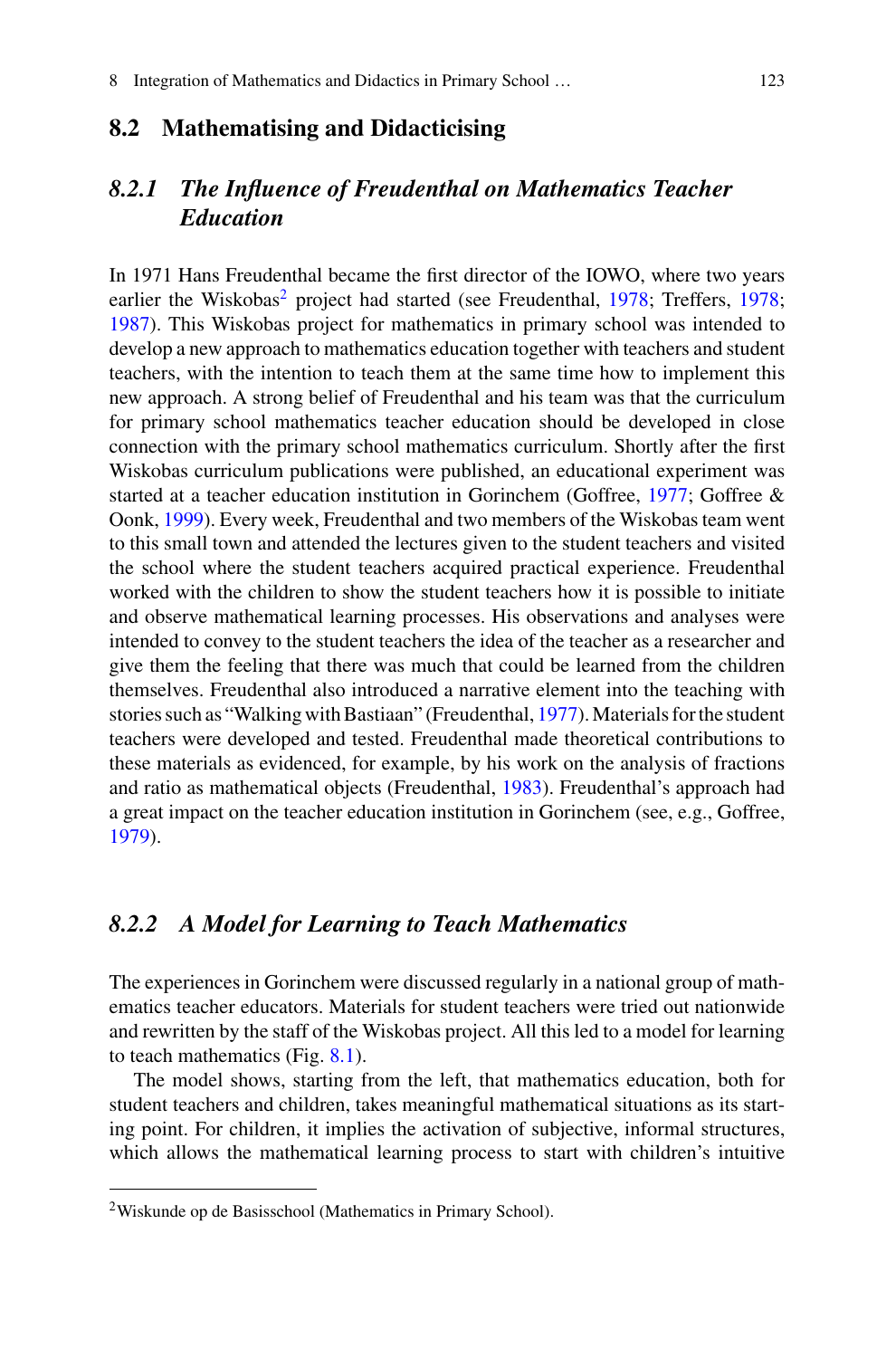

<span id="page-3-0"></span>**Fig. 8.1** Model for learning to teach mathematics (Goffree, [1979,](#page-20-4) p. 313; Goffree & Oonk, [1999,](#page-21-1) p. 209)

notions and informal procedures. Under the guidance of the teacher who knows the objective structures of mathematics (formal mathematics), they get the opportunity to rediscover mathematics (Freudenthal, [1983\)](#page-20-3), experiencing a process of guided reinvention (Freudenthal, [1991\)](#page-20-5).

For the student teacher, whose subjective, informal structures are affected by his or her earlier experiences with learning and teaching mathematics, learning to teach is considered a process of both mathematising and didacticising (Freudenthal, [1991\)](#page-20-5). Keijzer [\(1994,](#page-21-2) p. 4) expresses this as follows:

Reflecting on learning experiences as a starting point for learning to teach mathematics. In teacher education, student teachers' experiences with learning mathematics are discussed from time to time, especially shortly after student teachers enter teacher education. One teacher educator decides to use this focus in the very first meeting with first-year prospective teachers. One student teacher recalls learning the algorithm for long division and another tells how she masked her struggle with mental arithmetic by finger calculations hidden from the teacher. The teacher educator concludes: "Our talk on early experiences with learning mathematics showed that reflecting on one's own mathematical acting forms a fruitful starting point for exploring didactical content knowledge." (translated from Dutch by the authors)

The view on learning to teach mathematics as represented by the model in Fig. [8.1](#page-3-0) is that learning to teach mathematics should start by student teachers carrying out mathematical activities at their own level. Reflections on children's learning processes combined with the student teachers' own experiences in learning mathematics contributes to the creation of an educational basis for teaching mathematics. Big ideas from general educational theory, rooted in either didactics or formal mathematics, can also contribute. It is assumed that in this way student teachers will get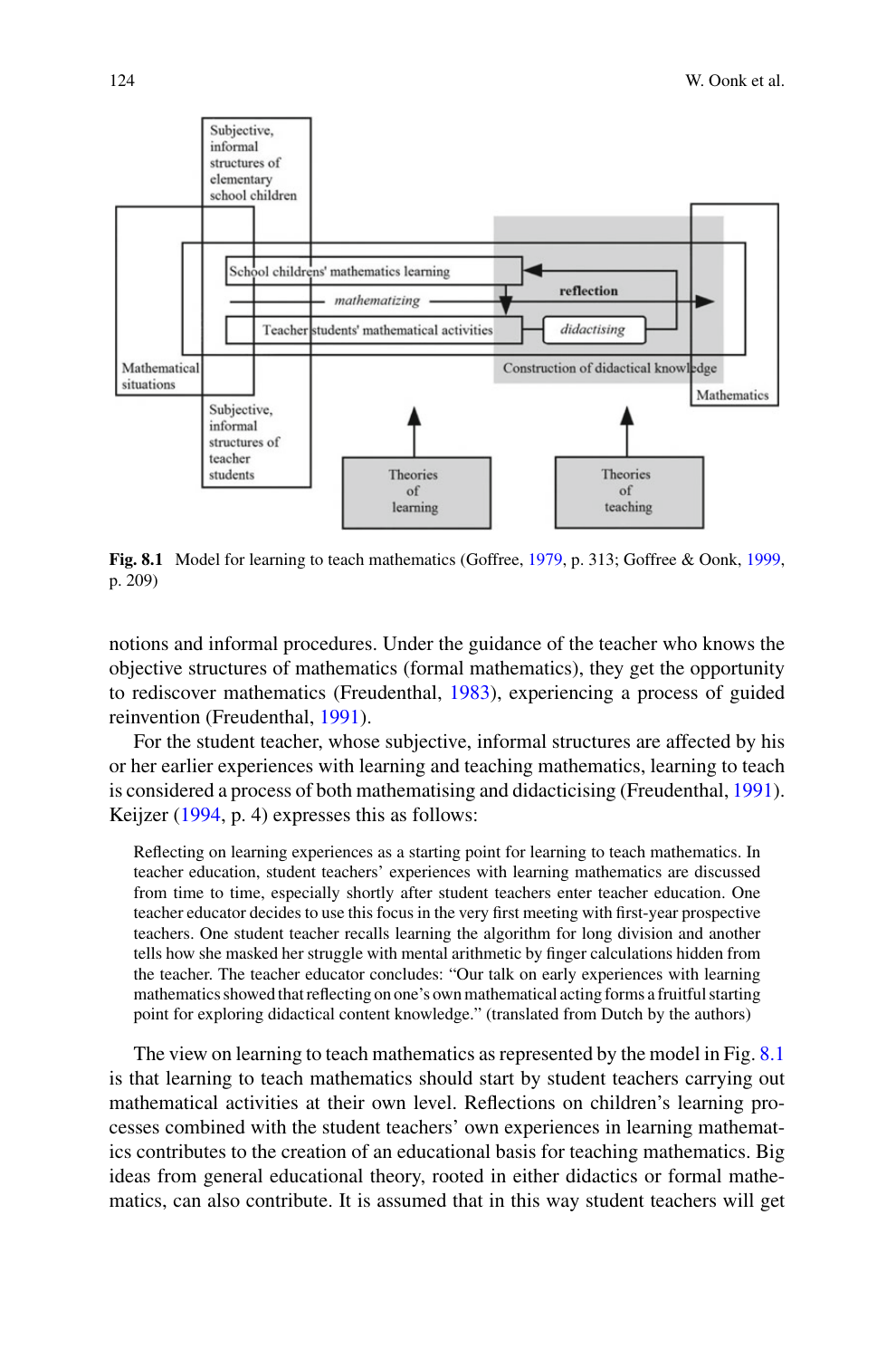into a cyclical process of solving mathematical problems, mathematisation, reflective problem solving, and mastering teaching approaches. Meanwhile, student teachers work with children and study their learning processes while continually referring to their own learning processes. While doing so the student teachers integrate their subject matter knowledge and didactical content knowledge, $3$  in other words, they coherently develop both mathematical and didactical knowledge.

## **8.3 New Developments in Primary School Mathematics Teacher Education**

## *8.3.1 Mathematics & Didactics as a New Subject for Student Teachers*

In the 1980s, the model described in Fig. [8.1](#page-3-0) was elaborated into the new subject Mathematics  $& Didactics<sup>4</sup>$  $& Didactics<sup>4</sup>$  $& Didactics<sup>4</sup>$  in primary school mathematics teacher education, based on the book series *Wiskunde & Didactiek* (Goffree, [1982/1994,](#page-20-6) [1983/1992,](#page-20-7) [1985,](#page-21-3) [1993/2005,](#page-21-4) [2000\)](#page-21-5). This series of books was used in the 1980 s and 1990 s in more than eighty percent of the Dutch teacher education institutions. Goffree [\(1982,](#page-20-6) p. 7) formulated the approach to primary school mathematics teacher education as follows:

Learning to teach mathematics

We think that you will best learn to teach by first working on mathematical problems yourself. Of course, these problems have to refer to the subject matter you are going to teach. Therefore, most chapters of this book start with simple mathematics problems. Thinking through these problems together helps you to look back at your own and your peer students' solutions from a different point of view. We call this reflection: thinking deeply on finding new ways, using a sketch or material, getting another explanation, a state of still not understanding or suddenly grasping it […]. We think this is important. It builds up the beginning of your didactical thinking, because you can expect similar situations if you are going to teach mathematics to children. (translated from Dutch by the authors)

<span id="page-4-0"></span><sup>&</sup>lt;sup>3</sup>Although in international publications this is often referred to as 'pedagogical content knowledge', in the Netherlands, the term 'didactical content knowledge' is preferred. By using 'didactical', it is made clear that here knowledge is meant that is related to the teaching of mathematics and not knowledge about interacting with children and creating an environment at school that socially, psychologically and physically supports their development.

<span id="page-4-1"></span><sup>&</sup>lt;sup>4</sup>The &-sign between mathematics and didactics symbolised the ambition of the author of the textbooks to optimize the student teachers' integration of their subject matter knowledge and didactical content knowledge.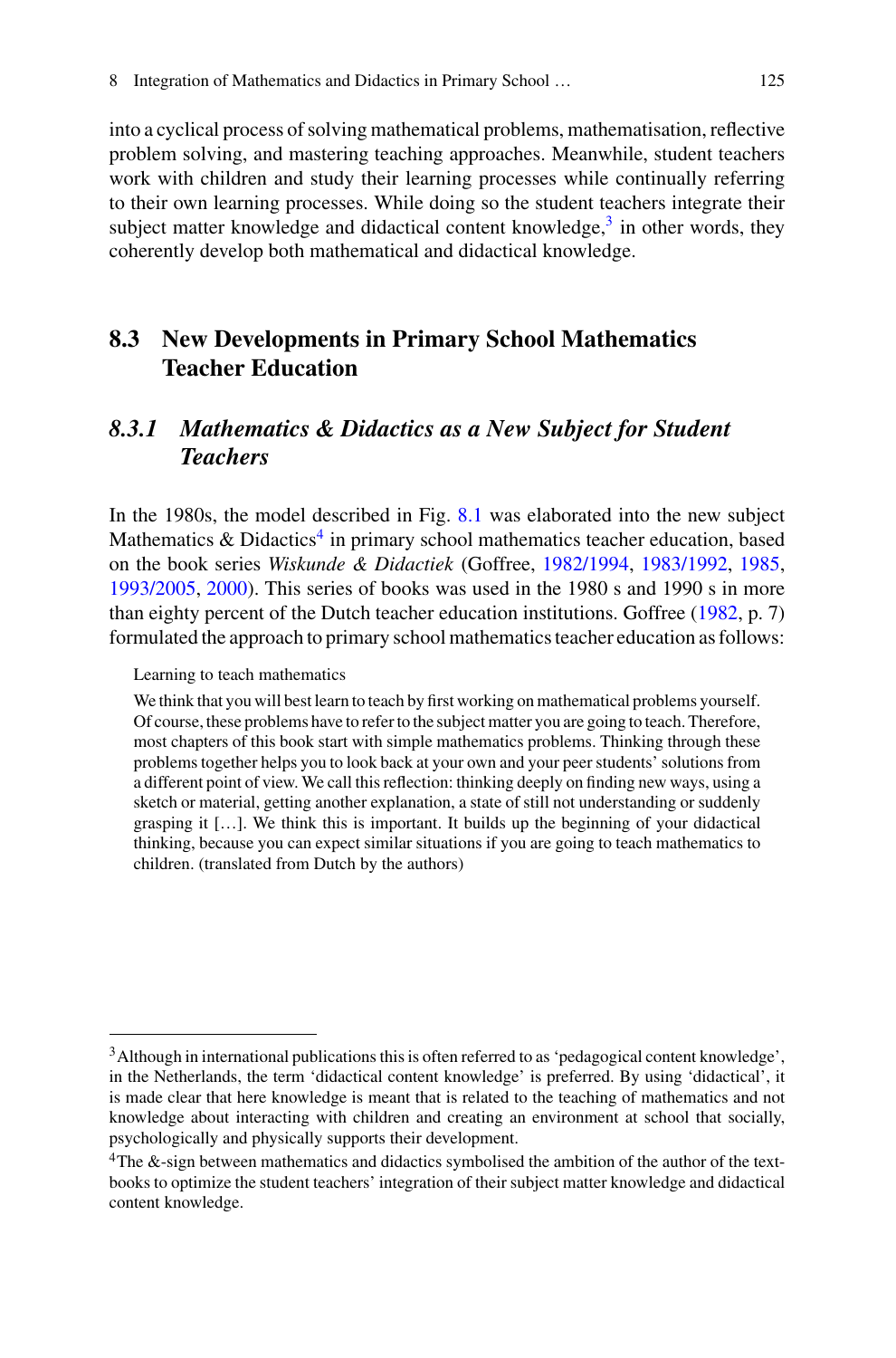### *8.3.2 The Influence of Quality Monitoring*

In 1985 the DutchMinistry of Education proposed a new system of quality monitoring in higher education, which, in the same year, was adopted by the Dutch parliament. In this system, the institutions for higher education themselves became responsible for quality monitoring, while the government would follow this process from a distance (OCW, [1985;](#page-22-4) Van Bemmel, [2014\)](#page-23-5). Following this advice, the HBO-raad<sup>5</sup> (Council) for higher professional education) arranged inspections in primary teacher education; the first one took place in 1991. Focal points in both this first inspection and in the second one included: curriculum, prospective teachers' level, assessment systems, and student teachers' educational process. These points potentially offered chances to evaluate the mathematics curriculum within teacher education. There was a need for such an evaluation, as primary student teachers' mathematics proficiency was a concern of many (Brandt, Feijs, Groen, & De Moor, [1987\)](#page-20-8). Such an evaluation, however, did not happen. The inspection focused only on general aspects of teacher education and was not equipped to look at more domain specific issues (Keijzer, [1993\)](#page-21-6).

## *8.3.3 Growing Attention to Student Teachers' Mathematical Literacy*

Alongside the development of a programme for primary school mathematics teacher education, there were growing concerns about the mathematical proficiency of student teachers (Jacobs, [1986;](#page-21-7) Brandt et al., [1987\)](#page-20-8) As a reaction, the *Mathematics & Didactics* series was extended with a book especially aimed at the development of student teachers' mathematical proficiency (Goffree, Faes, & Oonk, [1988,](#page-21-8) [1994;](#page-21-9) Goffree & Oonk, [2004\)](#page-21-10). This book contained mathematics problems selected from primary school mathematics textbooks, each problem was provided with reflective solutions at the level of student teachers. The view of the authors was that comparing one's own solutions with expected solutions of children and with expert solutions and discussing them, would raise the student teachers' mathematical literacy, and also strengthen their didactical proficiency.

Cooperating mathematics teacher educators also encouraged the Council for Higher Professional Education, to support the development of materials to tackle the problem of student teachers' low mathematics abilities. This led to the series *Wiskunde Verplicht* (Mathematics Required) (Faes & Oonk, [1989a,](#page-20-9) [b,](#page-20-10) [c,](#page-20-11) [1990\)](#page-20-12) with which student teachers could refresh their mathematical skills. In addition, there was the series *Gecijferdheid* (Mathematical literacy) (Faes, Van den Bergh, & Olofsen, [1992\)](#page-20-13) with example problems on mathematical literacy, which teacher educators could use to develop a test for student teachers, that could be administered parallel

<span id="page-5-0"></span><sup>5</sup>Currently 'Vereniging Hogescholen'.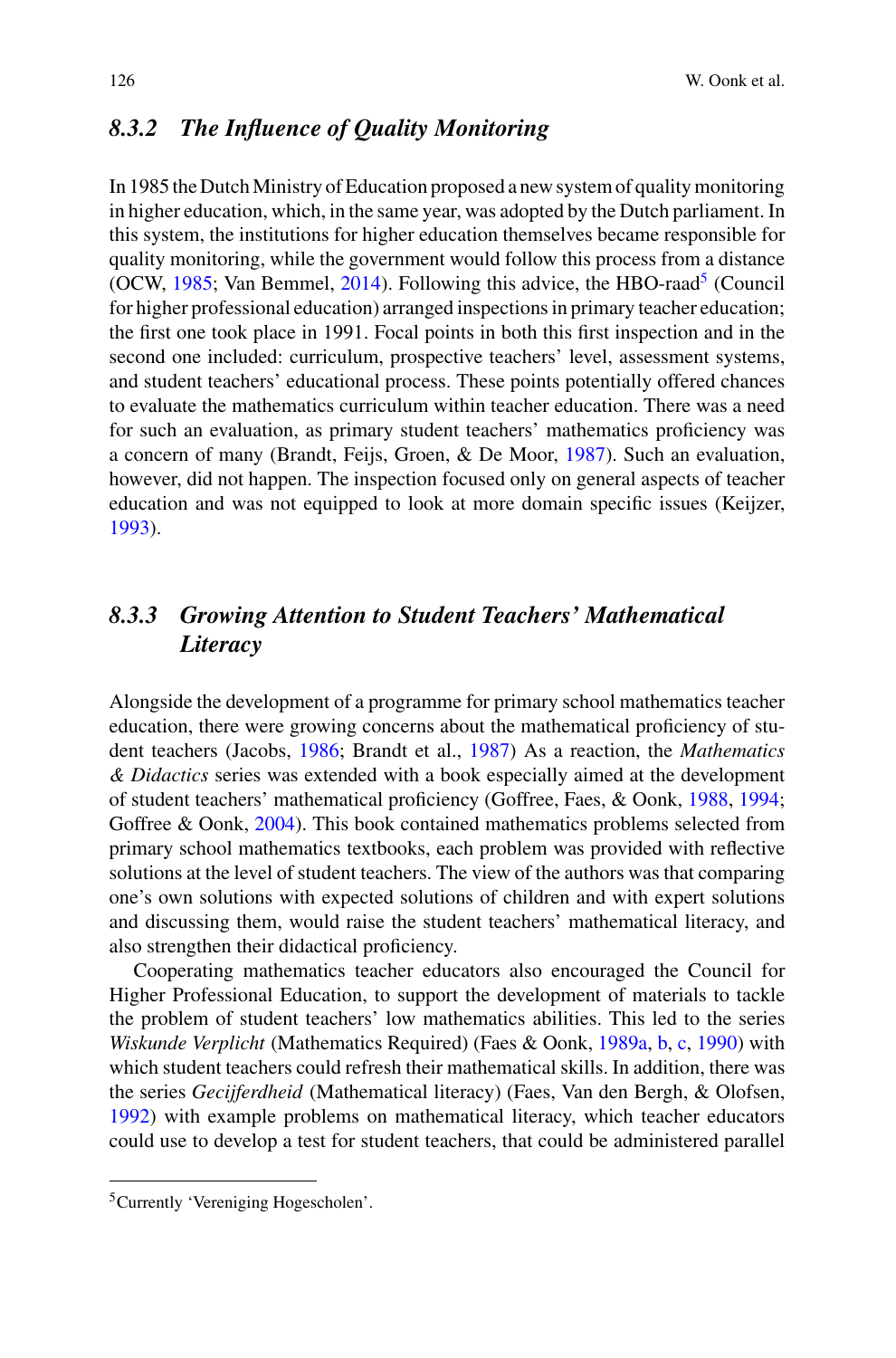$\text{Calculate using an efficient strategy: } 412 - 97.98 =$ − What scale should be used to fit a map of the Netherlands on an A4 sheet? Make sure the space on the sheet is maximally covered with the country. Write your answer as: 1 : Design a situation that leads to the number sentence '2.25 ÷ 0.75'.

<span id="page-6-0"></span>**Fig. 8.2** Problems from the 1992 Mathematical Literacy Test

to the other first-year test. The problems provided for the mathematical literacy test assessed, for example, student teachers' ability in using efficient strategies in tackling number problems or showing insight in measurement. Figure [8.2](#page-6-0) shows some typical problems from this test.

From 1992 on, most teacher education institutions for primary education developed and used local adaptations of this test to assess their first-year student teachers' mathematics skills. In addition, as this test asked for mathematical knowledge of a specific nature, the first-year curriculum gradually incorporated this knowledge. This curriculum started to focus more on efficient strategies to solve number problems, various meanings of (rational) numbers and number relations, meaning in measurement (including personal references to measures), estimation, and geometry. However, although the tests used were inspired by a series of prototypical examples, the (adapted) tests differed significantly between institutions, with respect to the topic in the test, the difficulty level of the problems, and the pass mark.

## **8.4 Standards for Primary School Mathematics Teacher Education: Adapting the View on Learning to Teach Mathematics**

## *8.4.1 Towards Standards for Primary School Mathematics Teacher Education*

After discussions with all the experts involved, the new approach to primary mathematics education in the Netherlands that had been stimulated by Hans Freudenthal, and that was now known as Realistic Mathematics Education (RME), led to the *Proeve van een Nationaal Programma voor het Reken*-*wiskundeonderwijs op de Basisschool* (Treffers, De Moor, & Feijs, [1989\)](#page-23-6), a first design for setting up a national programme for mathematics education in primary school. Following this programme and the standards for mathematics evaluation and teaching of the National Council of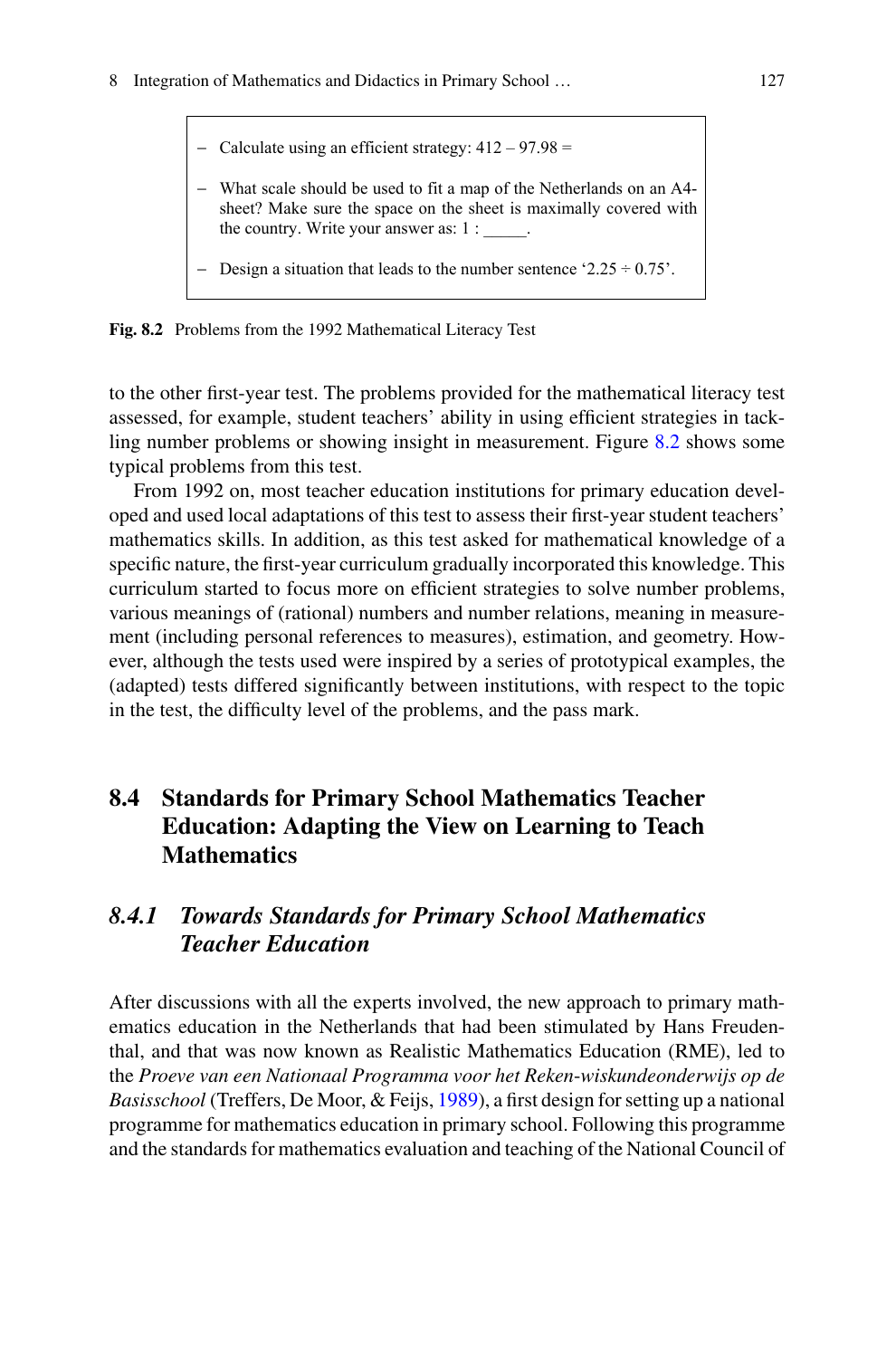Teachers of Mathematics (NCTM, [1989,](#page-22-5) [1992\)](#page-22-6), a group named PUIK, $<sup>6</sup>$  $<sup>6</sup>$  $<sup>6</sup>$  consisting of</sup> ten mathematics educators, started in 1990 to develop standards for primary school mathematics teacher education. For example, on the student teachers' insight into children's learning processes these standards state the following:

- Student teachers acquire insight into children's learning processes in the area of mathematics.
- Student teachers analyse data from children's mathematical activities (written or oral data, or data on videotape) from various perspectives.
- Student teachers develop activities themselves to acquire insight into children's learning processes.
- The student teachers regularly talk with individual children (in clinical interviews) about specific problems and their solutions.
- Student teachers study material (such as from Kwantiwijzer<sup>7</sup>) about carrying out diagnostic interviews with children, and then hold interviews in accordance with it.
- Learning processes in the area of mathematics are a frequent topic of lectures, small group work and reading assignments.
- How to increase the level of understanding of both children and students is a topic of mathematical educational research.
- Children's own mathematical productions provide study material for small group work on mathematics education and also serve as illustrations of knowledge transfer (Goffree & Dolk, [1995,](#page-21-11) p. 74).<sup>8</sup>

#### *8.4.2 Constructive, Reflective, Narrative*

The philosophy of teacher education elaborated in the handbook of Goffree and Dolk [\(1995\)](#page-21-11) was founded on three pillars: primary school mathematics teacher education should be constructive, reflective, and narrative. This approach to teacher education is an adaptation of the socio-constructivist vision of knowledge acquisition, reflection as the main driving force of the professionalisation of teachers, and the interpretation of practical knowledge as a way of narrative knowing. According to Oonk, Goffree, and Verloop [\(2004,](#page-23-7) p. 137), "Real teaching practice has to be the starting point of teacher education." In the attempt to have these pillars into new curriculum materials for primary school mathematics teacher education, the PUIK group faced essential questions: What represents 'real teaching practice'? How can curriculum designers give a learning environment a 'natural' aura? Moreover, what is meant by 'natural'? Fieldwork practice is natural by definition, but when student teachers discuss this

<span id="page-7-1"></span><span id="page-7-0"></span><sup>6</sup>Programmering, Uitlijning, Invulling en Kwaliteit (Programming, outlining, filling-in and quality).

<span id="page-7-2"></span><sup>7</sup>The Kwantiwijzer project developed diagnostic instruments based on the ideas of Wiskobas (Van Eerde, [2005\)](#page-24-2).

<sup>8</sup>See for all eighteen standards: [http://www.mtedu.utaipei.edu.tw/mathweb/opendata/%E8%8D%](http://www.mtedu.utaipei.edu.tw/mathweb/opendata/%25E8%258D%25B7%25E8%2598%25ADstandards.pdf) B7%E8%98%ADstandards.pdf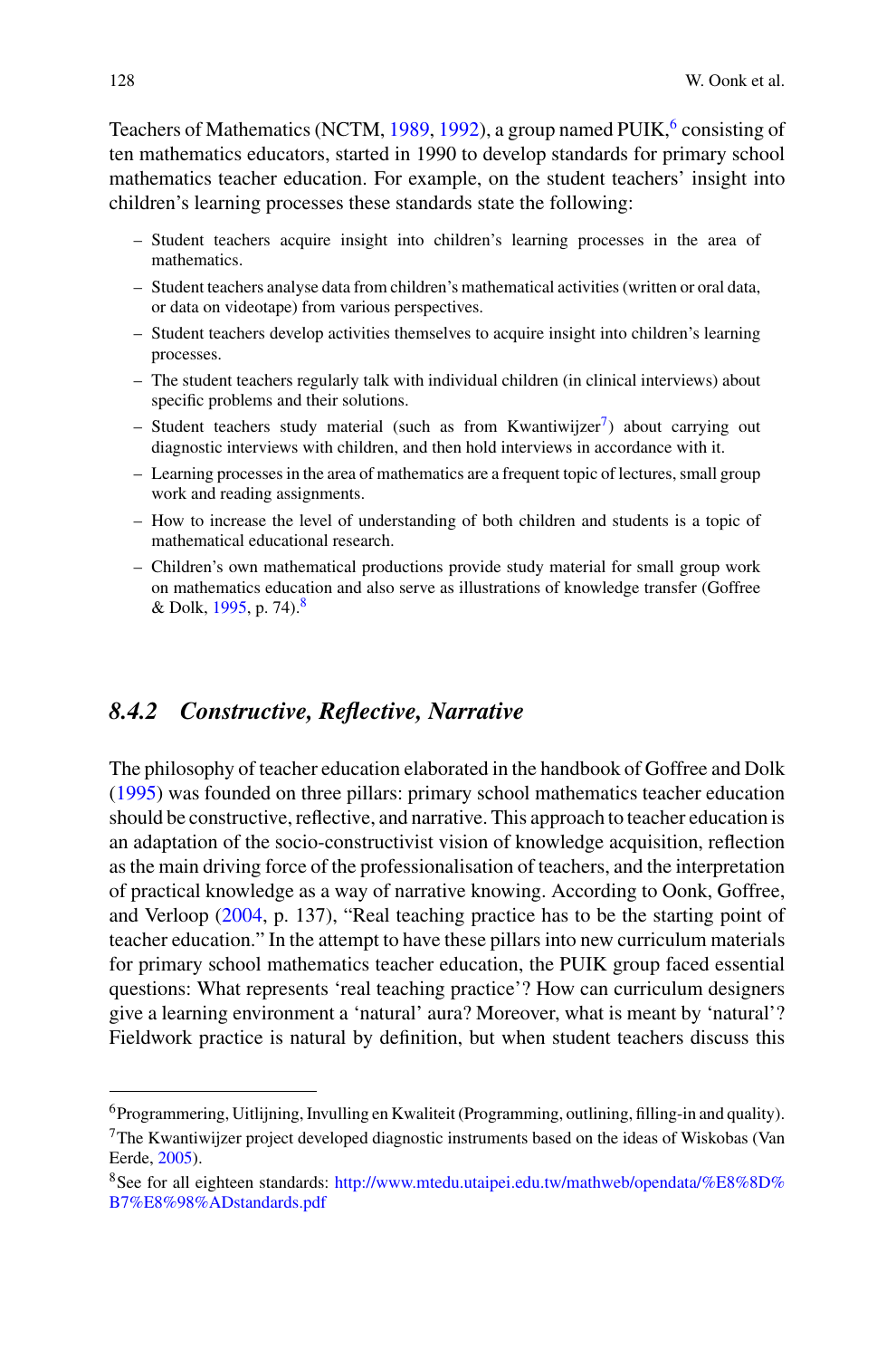practice, they often stick to a superficial interchange of ideas and opinions (Verloop, [2001;](#page-24-3) NCTM, [2000\)](#page-22-7). Rarely do these discussions reach a level of theoretical reflections. How could the PUIK group solve this problem?

Oonk et al. [\(2004\)](#page-23-7) mention three important issues that are central to the discussion about these problems. First, learning in practice is mostly a solo task because student teachers do rarely have the opportunity to discuss common experiences and observations, necessary to acquire deep rooted knowledge. Second, student teachers usually focus on fulfilling responsibilities and on survival issues, so their reflections on their profession are dominated by talking about actions. Third, as a result, student teachers do not acquire practical knowledge that can be generalised across situations or organise their narratives of teaching into a broader framework.

The PUIK group got a new perspective on these problems when they visited the School of Education of the University of Michigan where they were introduced to the *Student Learning Environment* (SLE) designed by Lampert and Loewenberg Ball [\(1998\)](#page-22-8). The SLE became a source of inspiration for the making of the *Multimedia Interactive Learning Environment* (MILE) for primary mathematics student teachers in the Netherlands (Dolk, Faes, Goffree, Hermsen, & Oonk, [1996\)](#page-20-14).

#### *8.4.3 Mile*

All Dutch teacher education institutions participated in the MILE project. The goal of MILE was to enable student teachers to investigate good practice in teaching primary mathematics. 'Good practice' here meant practice being in line with the Dutch standards for primary mathematics education and with those for primary school mathematics teacher education. Other characteristics of the good practice offered by MILE were:

- Showing authenticity of real practice in school.
- Representing the complexity of real teaching practice, exemplary for the programme of primary education.
- Taking into account learning strands and of students' learning processes: education in the vein of RME.
- Providing researchable reflective practice of expert teachers and some theoretical input by the designers (Oonk et al., [2004,](#page-23-7) p. 145).

The MILE database included materials on mathematics education from Kindergarten through Grade 6, involving recorded, connected lessons, discussions with teachers and supervisors, and textbooks and other materials. It was possible to study each lesson as a whole or in short fragments. Keyword searches of the fragment descriptions and lesson dialogues could be done using a search engine. Every lesson fragment reproduced a teaching instance and a short description that provided further clarification (Fig. [8.3\)](#page-9-0).

Research showed that student teachers were often not only focused on the actual teaching of mathematics when watching the fragments in MILE, but also on general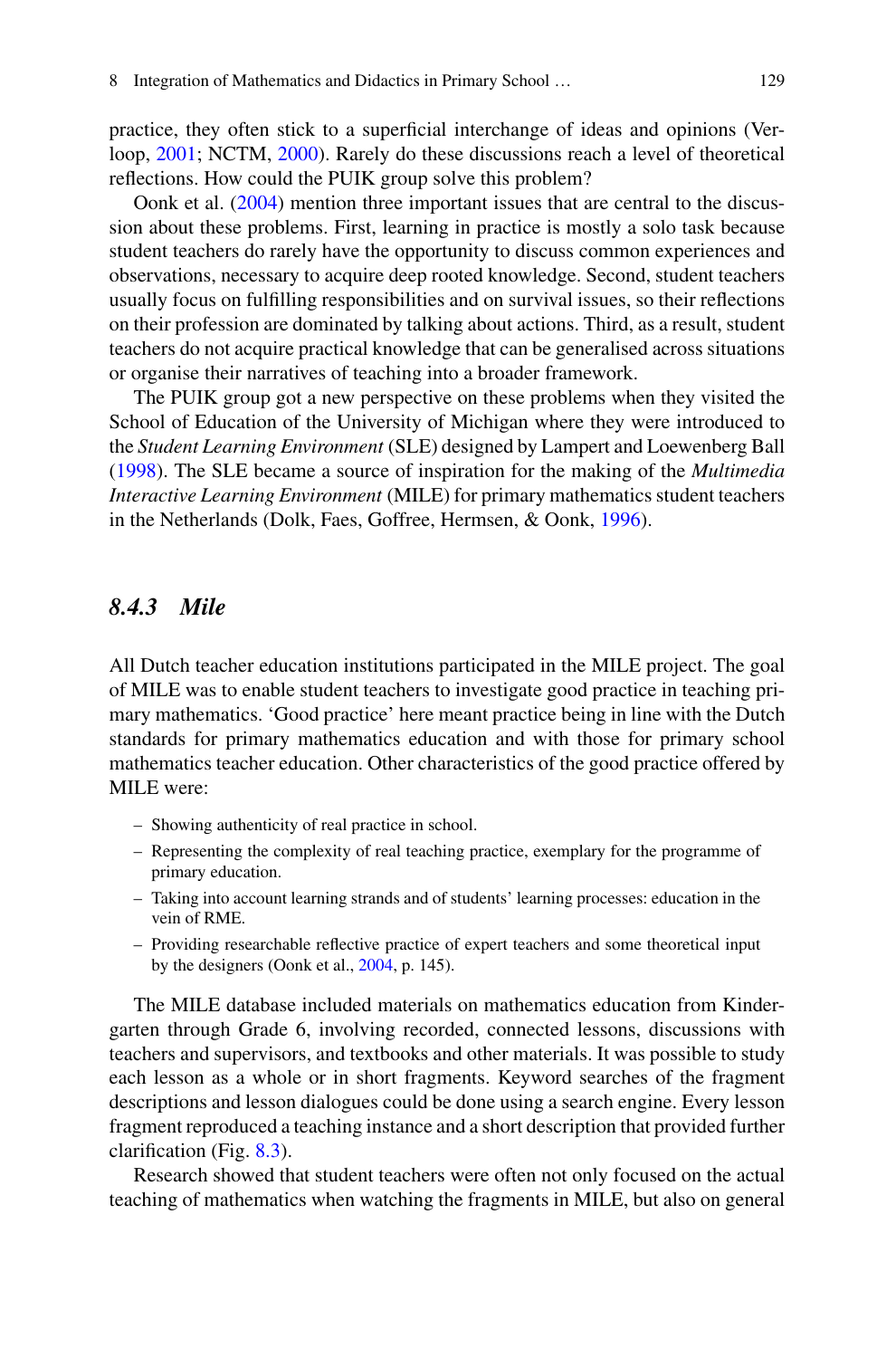

**Fig. 8.3** The MILE start-up screen

<span id="page-9-0"></span>didactical and pedagogical issues (Oonk, [2001,](#page-22-9) [2009;](#page-23-8) Goffree & Oonk, [2001;](#page-21-12) Oonk et al., [2004\)](#page-23-7). MILE thus offered the possibility to use the school subject mathematics as an arena for theoretical reflections that connect with larger didactical and pedagogical ideas. Furthermore, working with MILE, four levels of student teachers' knowledge construction were distinguished (Oonk, [2009,](#page-23-8) pp. 74–75; Oonk et al., [2004,](#page-23-7) p. 152):

Four levels of student teachers' knowledge construction:

- Knowledge can be taken from the expert teachers in MILE; student teachers expand their own didactical repertoires through assimilation of the practice knowledge contained in MILE.
- Adaptation and accommodation of practice knowledge can modify the repertoires of the MILE teacher to suit student teachers' own purposes.
- Establishing (new) links between the events in MILE and events from student teachers own trainee practice and related theory; this is the level of integrating theory, in which they might (re)consider didactical insights and points of view.
- The level of theorising manifests itself when student teachers designed their own local theories; they built up ideas about causes and consequences through the observation and interpretation of fragments they themselves found in MILE.

The results of research on the activities of fifty second-year student teachers (Oonk, [2001\)](#page-22-9) revealed that they used theory as a means to understand and explain practical situations. The majority of the student teachers themselves believed that working with MILE enabled them to apply and further explore the knowledge that they already had. The following transcript of a discussion shows how two second-year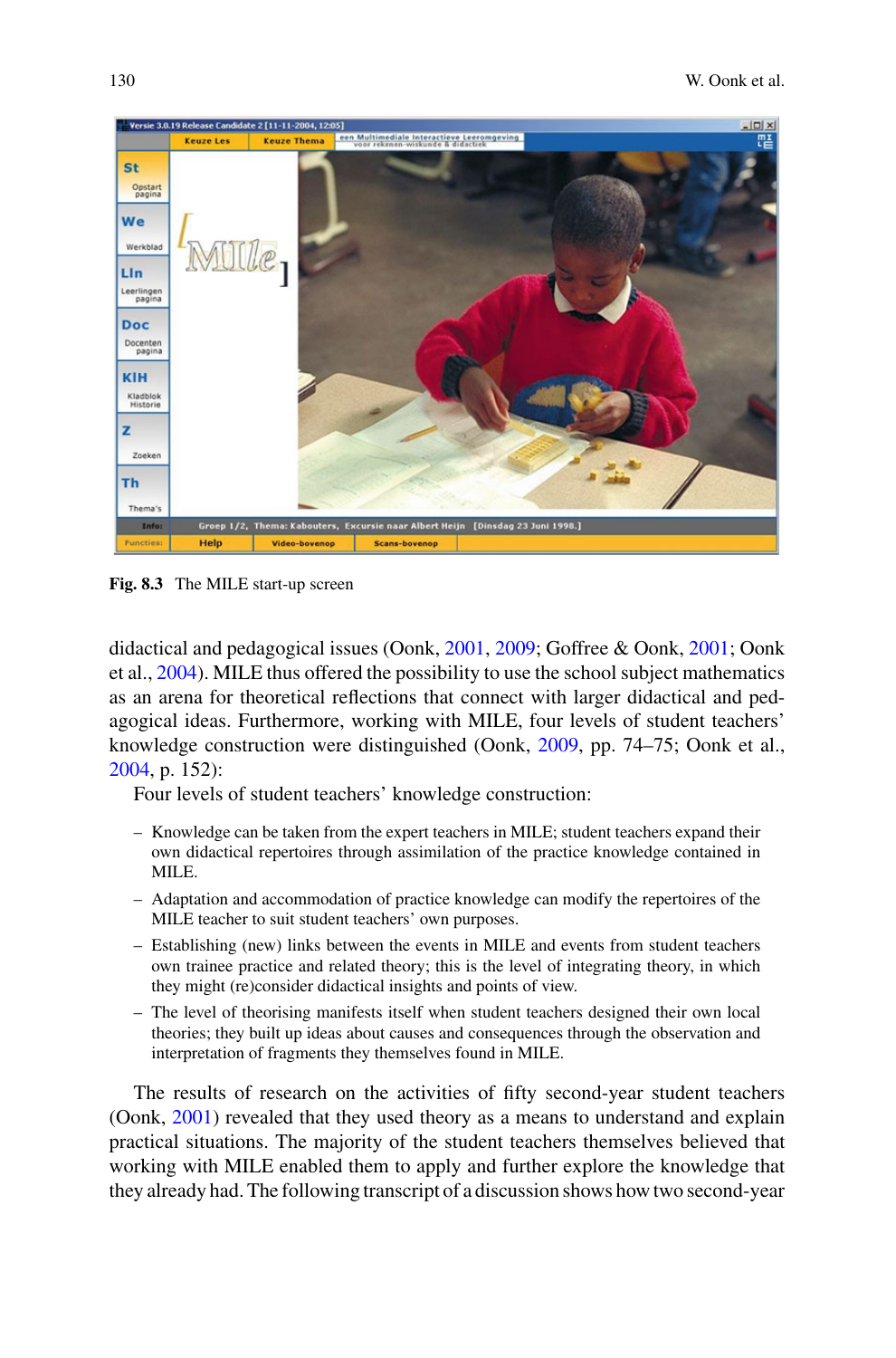student teachers working in MILE were searching for appropriate theory when they compared, faced and considered which material or model is (or is not) appropriate and why.

Denise and Marieke are watching and analysing a video clip about Fadoua, a Grade 2 student and her teacher at the instruction table. We see how the teacher identifies in a diagnostic discussion the way of thinking behind Fadoua's mistake (18-6=11). It appears that Fadoua counts backwards starting from 18 ('initial error') and while counting backwards also skips two numbers (12 and 14).

The two student teachers discuss the most appropriate way to assist Fadoua.

| I think solving the problem using 18 blocks (units) may help.                                                                                                                                                                           |
|-----------------------------------------------------------------------------------------------------------------------------------------------------------------------------------------------------------------------------------------|
| Marieke I don't think this will help, because it doesn't solve Fadoua's counting problem.                                                                                                                                               |
| Maybe the number line? eh                                                                                                                                                                                                               |
| Marieke That will not help for the same reason.                                                                                                                                                                                         |
| I suddenly think that the fives structure of the arithmetic rack with twenty beads<br>can help Fadoua either by directly subtracting 6 or by splitting to yield 8-6 or 18-6.<br>And that doesn't involve counting anymore.              |
| Marieke I agree, I can well remember from earlier clips that Fadoua has most likely mastered<br>splitting the numbers to ten $()$ . In this case we can probably indeed use the<br>arithmetic rack teaching method. (Oonk, 2001, p. 21) |
|                                                                                                                                                                                                                                         |

A number of the student teachers demonstrated a budding appreciation for theory. However, others lost their way in MILE and rarely reached beyond a superficial level of reflection. The frame of reference of these student teachers appeared somewhat diffuse and fragmented. An important side-product of the MILE project was the accompanying professional development for mathematics teacher educators at oneday conferences.

#### **8.5 New Ideas About Learning to Teach Mathematics**

After 2000, the earlier ideas about primary school mathematics teacher education remained as a kind of natural fundament within the community of mathematics teacher educators in the Netherlands. These included the ideas of RME, the pillars constructive, reflective and narrative, and the integration of mathematics and didactics.

However, important questions crossed the boundary of the centuries and remained to influence the discussions about the way to go: How could the integration of theory and practice for student teachers really be shaped? And how could student teachers' reflections on (their) teaching practice be brought to a higher level? For example, most teacher educators were convinced that video recordings served the purpose of reflection on real practice, but so far, the student teachers' experiences remained to be proved against this assumption. Developments at different levels of mathematics education in the Netherlands brought new perspectives to answer these questions.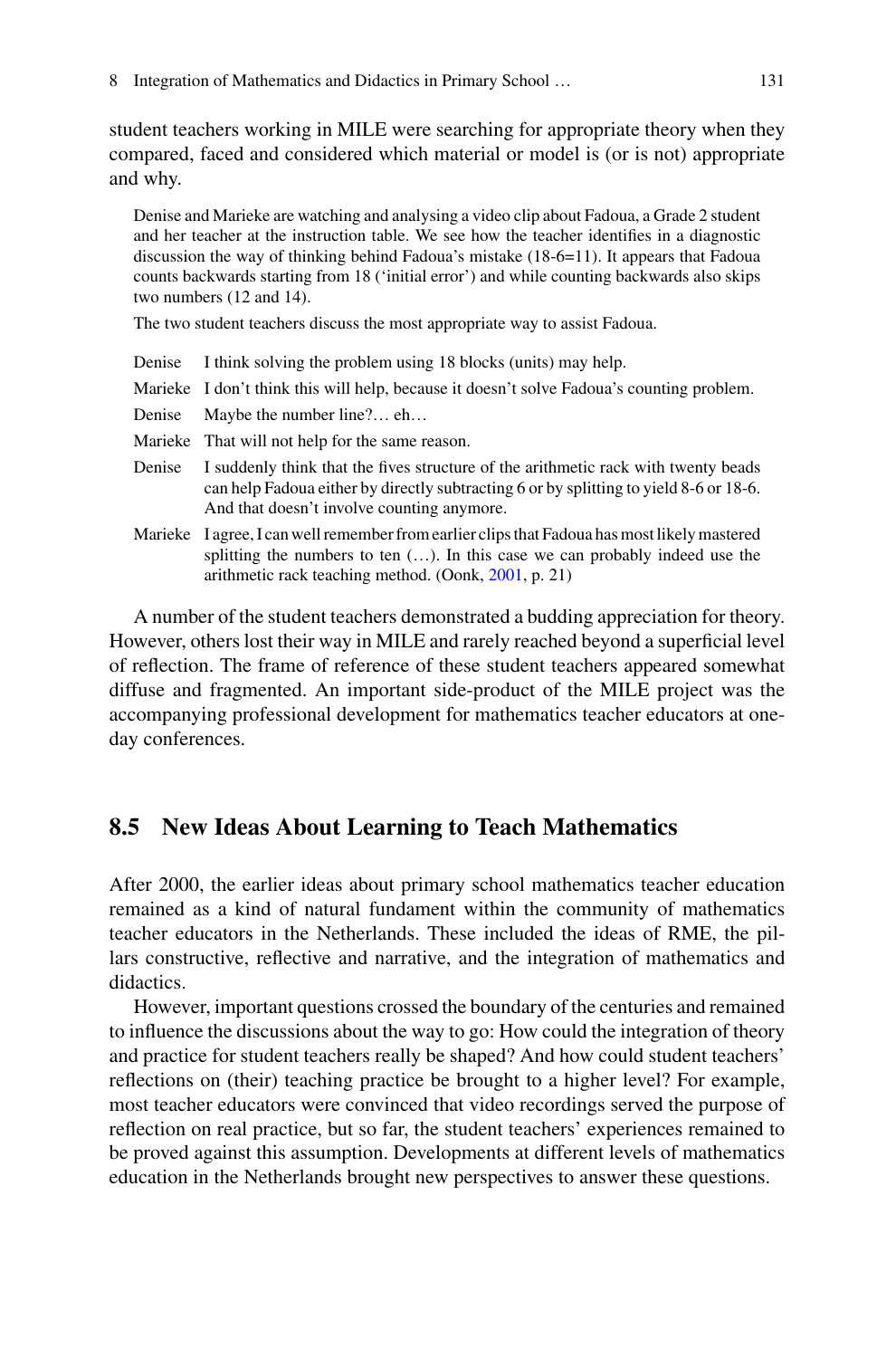First, the Freudenthal Institute, partly in cooperation with the Netherlands Institute for Curriculum Development (SLO) and the CED-Group, $9$  developed in the  $TAL<sup>10</sup>$  project the so-called 'Teaching-learning trajectories' for most domains of pri-mary mathematics education (Van den Heuvel-Panhuizen, [2008](#page-24-4)<sup>11</sup>; Van den Heuvel-Panhuizen & Buys,  $2008^{12}$  $2008^{12}$ ; Van Galen et al.,  $2008^{13}$ ; Gravemeijer et al.,  $2016^{14}$  $2016^{14}$ ). These extended descriptions of the learning pathways in mathematics provided teacher educators and authors of mathematics textbooks series with well thought out ideas about mathematical learning processes of primary school students.

Second, a large-scale research project for mathematics teacher education was set up. The purpose of this Theorie In Praktijk (TIP; theory into practice) project (Oonk, [2009\)](#page-23-8) was to gain insight in the student teachers' way of integrating theory and practice, and particularly to find out how they relate theory and practice and to what extent they are competent to use theoretical knowledge in multimedia educational situations. The study was performed at eleven teacher education institutions. A learning environment was designed to optimise the opportunity for theory use. Theory was recognisable in a multifunctional set of concepts,<sup>[15](#page-11-6)</sup> covering a local instruction theory (Gravemeijer, [2004\)](#page-21-14). The set was multifunctional in the sense that it became manifest in expert reflections on video clips (Goffree, Markusse, Munk, & Olofsen, [2003\)](#page-21-15), through a link that provided extra information, and in a list of concepts to use during the course. The latter functioned as a tool to check one's own progress in understanding the concepts.

The TIP study showed among other things that the learning environment was a catalyst for the development of the student teachers' so-called 'theory-enriched practical knowledge'. The student teachers' use of theory could be identified univocally and described at different levels. These levels turned out to have a positive correlation with the student teachers' level of mathematical literacy and the level of their previous education. A rise in the level of theory use took place especially in interaction led by the teacher educator (Oonk, [2009\)](#page-23-8).

A third development, that occurred simultaneously with the two previously described developments, is that the Panama Kerngroep (Panama core group)<sup>[16](#page-11-7)</sup> of

<span id="page-11-1"></span><span id="page-11-0"></span><sup>&</sup>lt;sup>9</sup>The CED-Group trains and advises professionals in education and child care.

<span id="page-11-2"></span> $10$ Tussendoelen Annex Leerlijnen (Intermediate attainment targets and learning lines).

<sup>&</sup>lt;sup>11</sup>Published in Dutch in 1999 and 2001 (Treffers, Van den Heuvel-Panhuizen, & Buys, [1999;](#page-23-9) Van den Heuvel-Panhuizen, Buys, & Treffers, [2001\)](#page-24-7) and in English in 2001 (Van den Heuvel-Panhuizen, 2001).

<span id="page-11-4"></span><span id="page-11-3"></span><sup>&</sup>lt;sup>12</sup>Published in Dutch in 2004.

<span id="page-11-5"></span><sup>13</sup>Published in Dutch in 2005.

<span id="page-11-6"></span><sup>&</sup>lt;sup>14</sup>Published in Dutch in 2007.

<sup>&</sup>lt;sup>15</sup>The idea for such a set originated from a research project on MILE (Oonk,  $2001$ ), where a list of concepts was used (Bos, [1999\)](#page-20-15) to inform the student teachers about keywords for the course at hand.

<span id="page-11-7"></span><sup>16</sup>Panama stands for: Pabo Nascholing Mathematische Activiteiten (Pedagogical Academy Training Mathematical Activities). Panama is the Dutch network of mathematics teacher educators for primary education. One of the activities of Panama is organising the annual Panama Conference.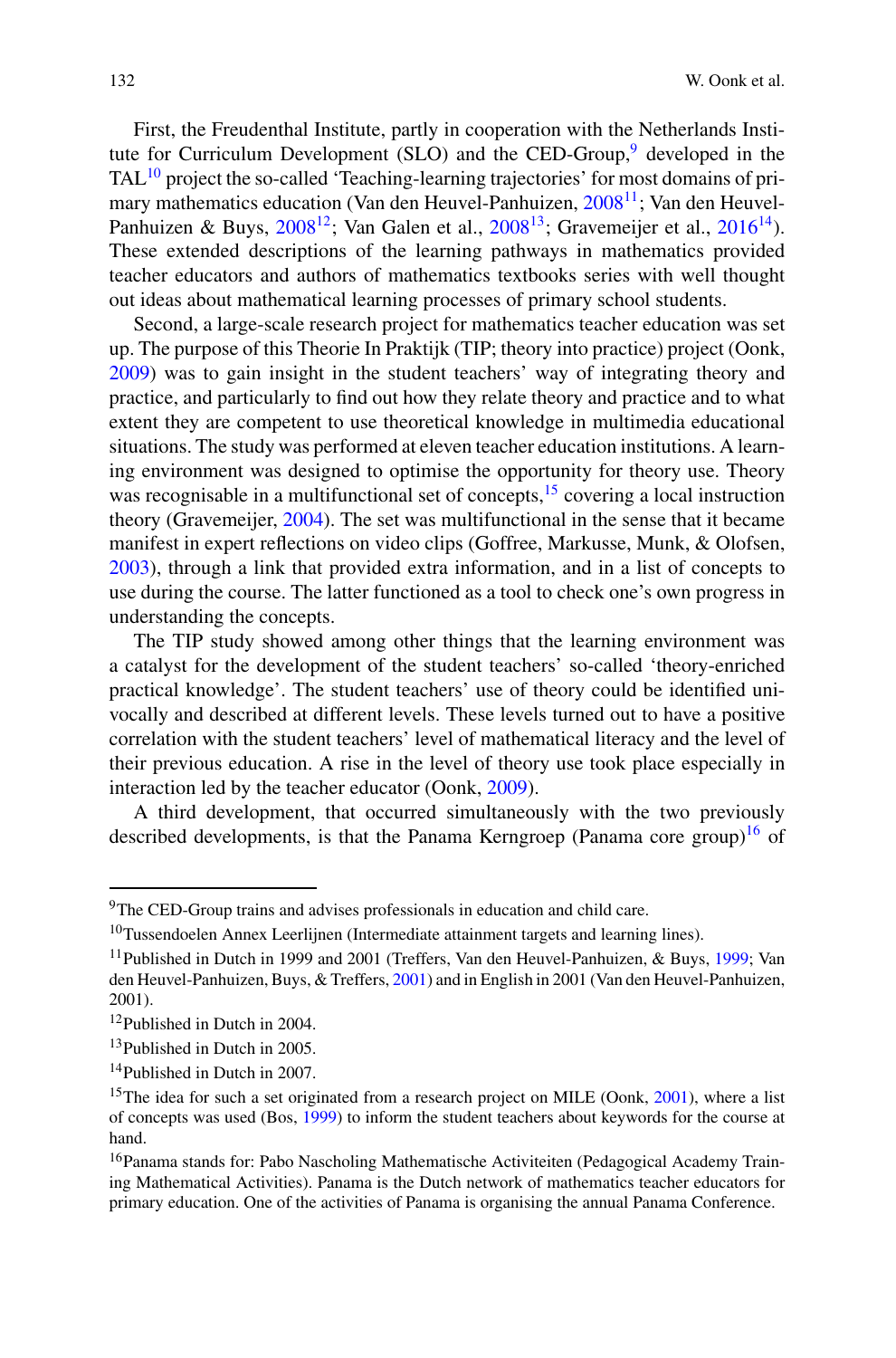mathematics teacher educators organised a discourse about the curriculum for primary school mathematics teacher education. This discourse inspired the members of this group to write a book about their experiences, considerations, and dilemmas when teaching primary mathematics student teachers (Van Zanten & Van Gool, [2007\)](#page-24-8).

Reflections on the stories in this book were used to arrive at six quality landmarks of good practice in primary school mathematics teacher education:

- 1. Mathematics-specific coaching when student teachers practice their teaching in school
- 2. Enough opportunity to develop a mathematical and didactical repertoire
- 3. Including student teachers' mathematical literacy in the binding study advice
- 4. Developing student teachers' mathematical literacy
- 5. Opportunity for reflection and further professionalisation of mathematics teacher educators
- 6. Ample attention for mathematics specific development of student teachers, including mathematical attitude. (Van Zanten & Van Gool, [2007,](#page-24-8) pp. 111–115). (translated from Dutch by the authors)

Some of these landmarks came into being in the form of mandatory mathematics tests and the development of a knowledge base for mathematics for prospective teachers.

#### **8.6 A Mathematics Entrance Test for Student Teachers**

Teacher education institutions adapted the 1992 Mathematical Literacy Test in various ways. As a result, this test did not secure a fixed mathematics ability level for the prospective primary school teachers (Straetmans & Eggen, [2005\)](#page-23-10). The inspection of teacher education institutions already brought to the fore in 2002 that this situation was problematic, and also found that not all institutions took the level of mathematical proficiency into consideration in the binding study advice that was given to the students at the end of their first year. In school year 2006–2007, this led to the nationwide introduction of a mandatory entrance test, the Wiscat Test. From this year on, all prospective teachers needed to pass this test in the first year of their study. This meant that the third landmark of quality that the Panama Core Group formulated already had become reality, though not in the way they intended or had wished. The Wiscat Test was designed in such a way that the scores of the student teachers could be compared with the mathematics proficiency of primary school students. Student teachers had to show a better mathematics proficiency than eighty percent of students at the end of primary school. So, it can be concluded that the pass mark of the Wiscat Test is low. This pass mark requires less mathematical ability than was originally intended in the Mathematical Literacy Test, and for several teacher education institutions it meant a lowering of the required level of mathematical competence in the first year of teacher education (Van Zanten & Van den Brom-Snijders, [2007\)](#page-24-9). Therefore, they decided to set additional requirements for student teachers.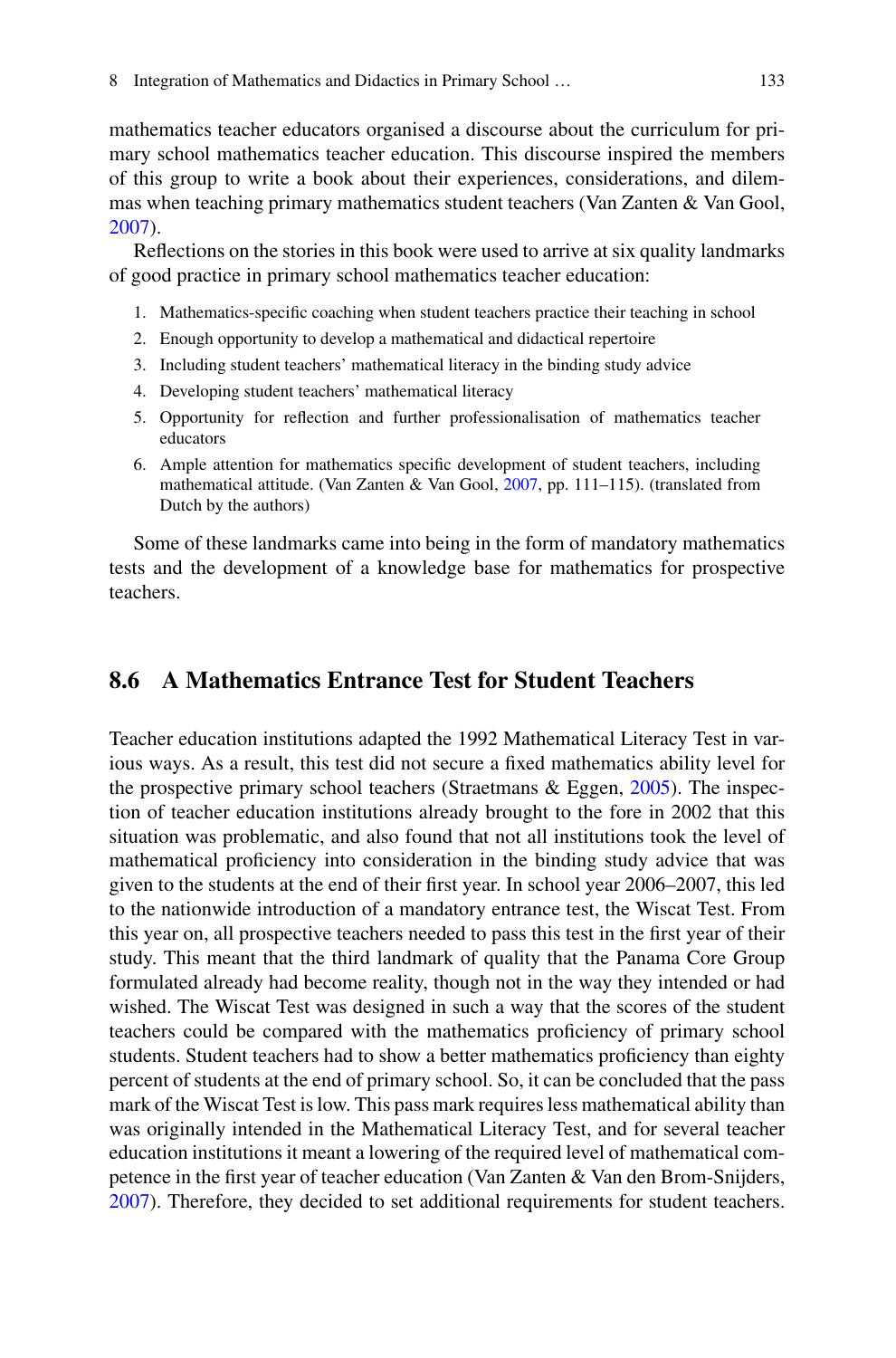<span id="page-13-0"></span>

| Fig. 8.4 Two problems from<br>the 2006 Wiscat Test | 2.5 % of an amount is $\epsilon$ 9.<br>What is the full amount?<br>$E[$ ].[ ] (blanks should be filled in)                                                |
|----------------------------------------------------|-----------------------------------------------------------------------------------------------------------------------------------------------------------|
|                                                    | On a map with scale 1 : 12,500,000<br>the distance between Den Bosch and Prague is 7 cm.<br>The original distance is?<br>] km (blank should be filled in) |

However, a significant number of teacher education institutions chose not to do so (Keijzer, [2010\)](#page-21-16). Figure [8.4](#page-13-0) shows typical problems from the Wiscat Test.

The Wiscat Test is a computer-based test and asks student teachers to provide only an answer. Open questions, as in the 1992 Mathematical Literacy Test, are not included. In a sense, this approach is also reflected in the curriculum for primary school mathematics teacher education. Teaching for mathematical literacy was replaced by teaching how teachers and students could produce answers. Several teacher education institutions offered many hours of support for student teachers who needed practise for the test (Keijzer, [2010\)](#page-21-16). Student teachers in their turn often developed or maintained an instrumental way of learning and practicing mathematics, as this appeared to be appropriate to pass the test. Moreover, many institutions chose to not assess mathematics skills, other than those in the Wiscat Test (Van Zanten & Van den Brom-Snijders, [2007\)](#page-24-9). Consequently, many prospective teachers considered the entrance level of this test as a sufficient end level of mathematical proficiency for teaching mathematics in primary education.

## **8.7 The Knowledge Base for Primary Mathematics Teacher Education**

#### *8.7.1 Background*

Mathematics teacher educators kept articulating their concerns about the mathematical proficiency of their students (Van Zanten, [2006\)](#page-24-10) and the inability of the Wiscat Test to address this problem. In the first decade of this century, there were also growing concerns about the declining amount of attention that teacher education institutions paid to mathematics (as well as to other subjects) (Onderwijsinspectie, [2008;](#page-22-10) Onderwijsraad, [2005\)](#page-22-2).

After 2005, primary school mathematics teacher education in the Netherlands became one of the issues in a debate that followed the somewhat disappointing results for Dutch students in TIMSS and PISA (OECD, [2004;](#page-22-11) KNAW, [2009;](#page-22-12) Mullis,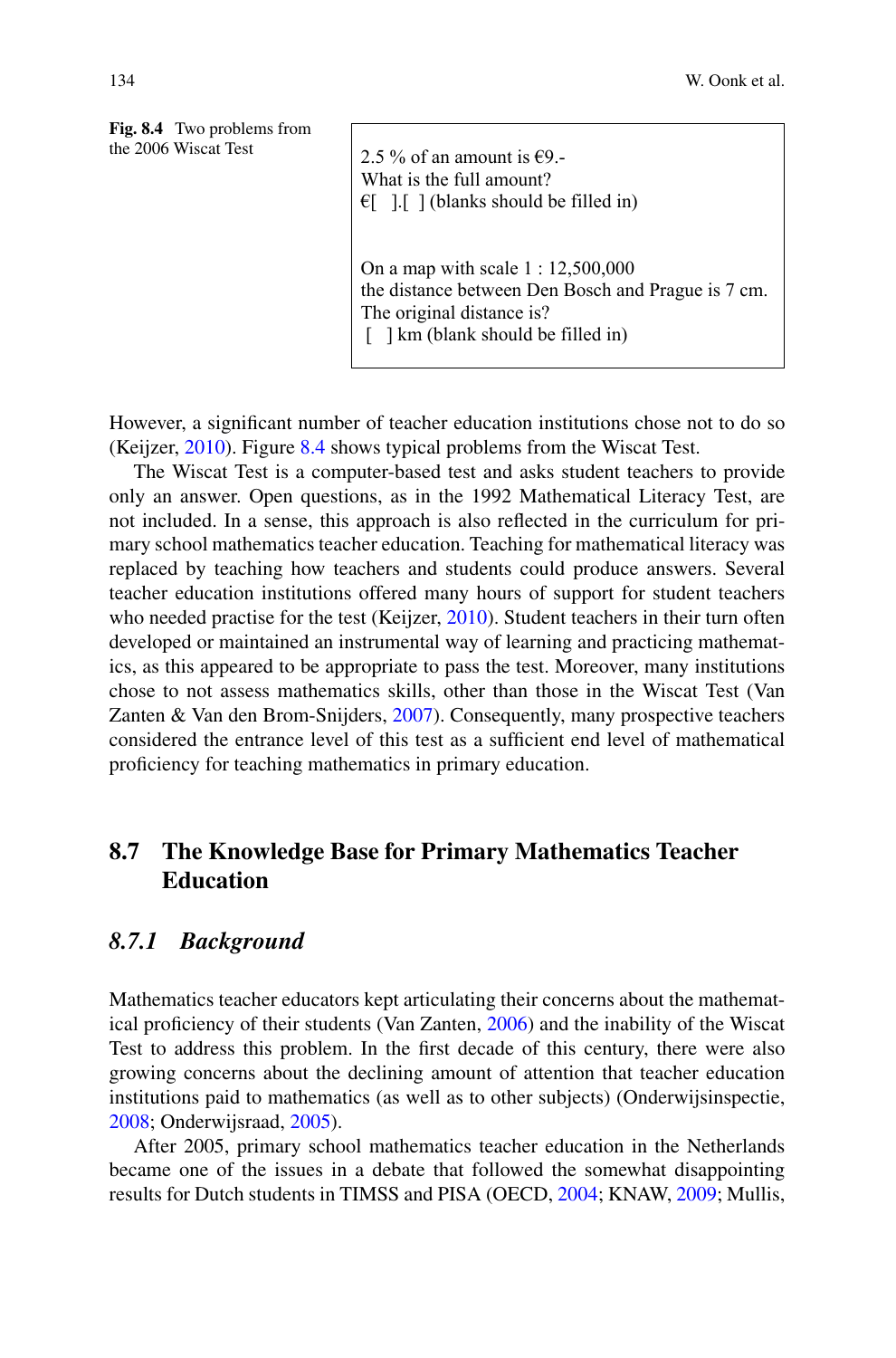Martin, Foy, & Arora, [2012\)](#page-22-13). Especially, the study load in teacher education was discussed. In 2008, over the four years in teacher education, student teachers spent on average about 350 hours on studying mathematics, which many experts in the field consider a very low study load to cover the whole range of mathematical and didactical content knowledge. Moreover, there were enormous differences in the mathematics study load between teacher education institutions. In some institutions, the study load did not even exceed the amount of 120 hours in four years, i.e., an average of 30 hours per year (Keijzer, [2010\)](#page-21-16).

The concerns about the proficiency of primary school teachers led to the decision to make a knowledge base for mathematics and language (HBO-raad, [2008;](#page-21-17) OCW, [2008\)](#page-22-14). The HBO-raad assigned the development of a knowledge base for mathematics to a group of mathematics teacher educators under the name of  $ELW I R<sup>17</sup>/Panama$ . This resulted in the publication of *Kennisbasis Rekenen*-*wiskunde Voor de Lerarenopleiding Basisonderwijs* (Van Zanten, Barth, Faarts, Van Gool, & Keijzer, [2009\)](#page-24-11), or in short, the Knowledge Base. The ELWIeR/Panama group developed the Knowledge Base in close collaboration with mathematics teacher educators from all Dutch teacher education institutions (Van Zanten, [2010\)](#page-24-12).

#### *8.7.2 Defining Professional Mathematics Literacy*

The Knowledge Base was meant to provide a description of mathematical knowledge for teaching. Therefore, it had to include both subject matter knowledge and didactical content knowledge. In line with the idea that mathematising and didacticising are interconnected, the developers of the Knowledge Base saw these types of knowledge as two sides of the same coin. Their basic assumption was that teachers' own mathematical literacy provides the foundation of their didactical repertoire. Mathematical content knowledge and knowledge of didactics for mathematics were seen as highly interrelated and inextricably connected. Following an earlier study on mathematical literacy for student teachers (Oonk, Van Zanten, & Keijzer, [2007\)](#page-23-11), the ELWIeR/Panama group defined professional mathematical literacy as a subject-specific competency for student teachers including: having a sufficient level of mathematical literacy of one's own, being able to give meaning to mathematics for students, being able to stimulate calculation methods and raise students' competency, and being able to stimulate students' mathematical reasoning (Van Zanten et al., [2009\)](#page-24-11).

<span id="page-14-0"></span><sup>&</sup>lt;sup>17</sup> Expertisecentrum Lerarenopleidingen Wiskunde en Rekenen (Expertise Centre Teacher Training Mathematics and Arithmetic).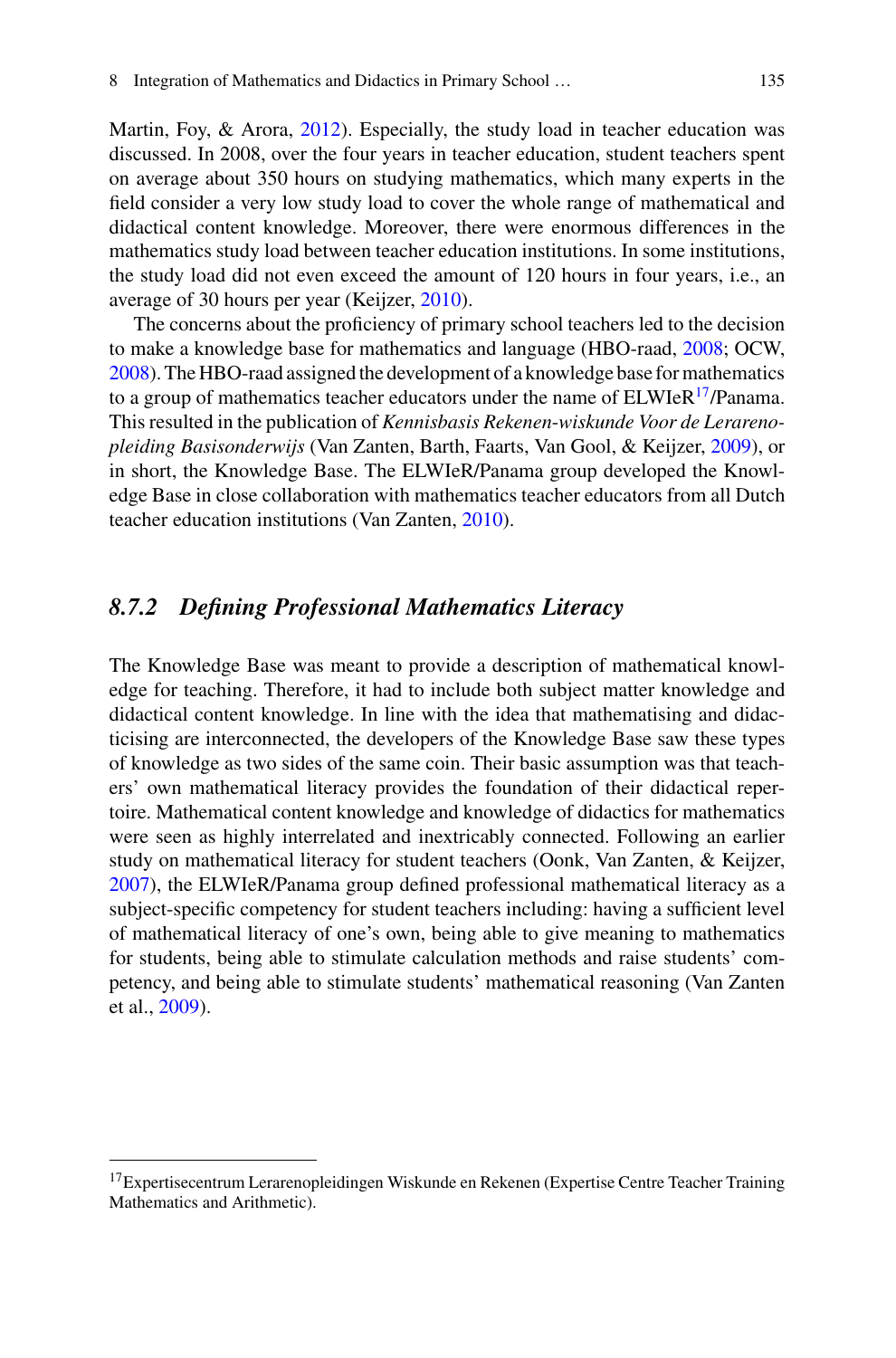#### *8.7.3 Content of the Knowledge Base*

The final version of the Knowledge Base consists of two parts: general theory and domain descriptions. The first part broadly describes general information about mathematics education. This includes several kinds of goals of mathematics, varying from the legally established core goals to underlying values of mathematics education, such as preparing students for participation in society. Second, the general theory describes the varying learning processes that occur, for example mathematical reasoning, verbalising solution processes and memorisation, to name a few. In connection with this, didactical insights are given, with a prominent place for the notions of RME.

The second part includes descriptions of five mathematical domains: whole numbers; proportions, percentages, fractions and decimal numbers; measurement; geometry; and relations. These descriptions consist for the largest part of descriptions of domain specific mathematical and didactical content knowledge. Furthermore, appearances and relevance of the domain in reality are specified, as well as the intertwinement and connectedness with other domains and with other school subjects.

#### **8.8 The Knowledge Base Test**

#### *8.8.1 Content of the Knowledge Base Test*

After the Knowledge Base for mathematics was established, a test was developed for assessing student teachers' knowledge. This new nationwide Knowledge Base Test for third-year student teachers had to guarantee that the prospective teachers master the knowledge described in the Knowledge Base. However, this test only includes the mathematical content knowledge, and not the didactical content knowledge described in the Knowledge Base (Keijzer, Garssen, & Peijnenburg, [2012\)](#page-22-15).

With the introduction of the Knowledge Base Test in 2013, prospective teachers' mathematics proficiency is not only assessed at a basic level in an entrance test (through the Wiscat Test) but also at a far higher level in the third year. This situation demanded specific investments in mathematics content matter knowledge in primary school mathematics teacher education (Keijzer, [2015a\)](#page-22-16).

The Knowledge Base Test is computer-based. Student teachers' knowledge is assessed in all five domains described in the Knowledge Base. The test items are related to what Ball, Thames, and Phelps [\(2008\)](#page-20-16) refer to as mathematics on the horizon, common content knowledge, and specialised content knowledge. Figure [8.5](#page-16-0) shows some typical problems from this test.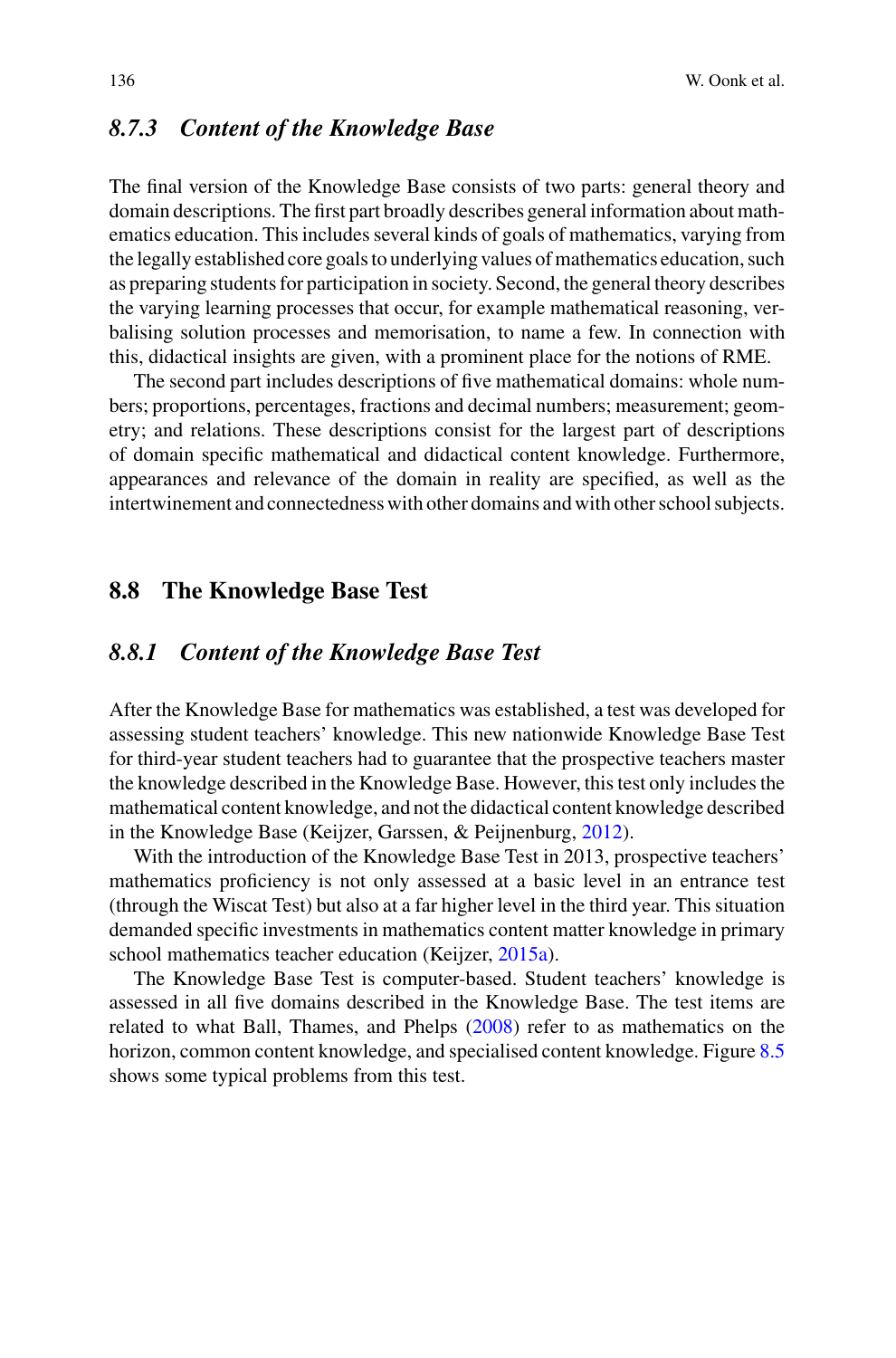- Estimate the number of minutes you have lived the day you celebrate your 18<sup>th</sup> birthday.
- Which numeral is in the ten-position in the answer of  $877651 \times 76523$ ?
- <span id="page-16-0"></span>- What is the decimal number 25 written as a binary number?

**Fig. 8.5** Problems from the 2013 Knowledge Base Test

## *8.8.2 Influence of the Knowledge Base Test on the Curriculum for Primary School Mathematics Teacher Education*

Between 2009 and 2015 the average study load for primary school mathematics teacher education rose from about 350 hours to about 485 hours, again with huge differences between the teacher education institutions. The emphasis on the curriculum for primary school mathematics teacher education shifts from didactical content knowledge to all aspects of mathematical knowledge for teaching, including mathematics content matter knowledge. Furthermore, to support student teachers, there was a shift from preparing prospective teachers for the 2006 Wiscat Test to preparing them for the Knowledge Base Test (Keijzer, [2015b\)](#page-22-17). But, when doing so, teacher educators struggled a bit with the intentions of the Knowledge Base Test. The Knowledge Base was introduced to guarantee mathematical knowledge for teaching as a connected body of knowledge for prospective teachers. Teacher educators expressed concerns that prospective teachers might be unable to pass the Knowledge Base Test and will drop out of teacher education, while shortly before these prospective teachers would have graduated and functioned well in teaching practice (Lit, [2011\)](#page-22-18). Another concern was that teacher educators with insufficient background in mathematics foresaw that they might have difficulties when preparing their student teachers' for the Knowledge Base Test (Keijzer et al., [2012\)](#page-22-15). Moreover, the nature of this test might force many mathematics teacher educators to spend a significant portion of teaching time to test preparation at the expense of paying attention to connecting the mathematical content to didactical content knowledge.

#### **8.9 Recent Learning Materials for Student Teachers**

Previous developments led to new learning materials for primary school mathematics teacher education. Currently, the market for this educational domain in the Netherlands is mainly determined by the book series *Reken*-*wiskundedidactiek* (Didactics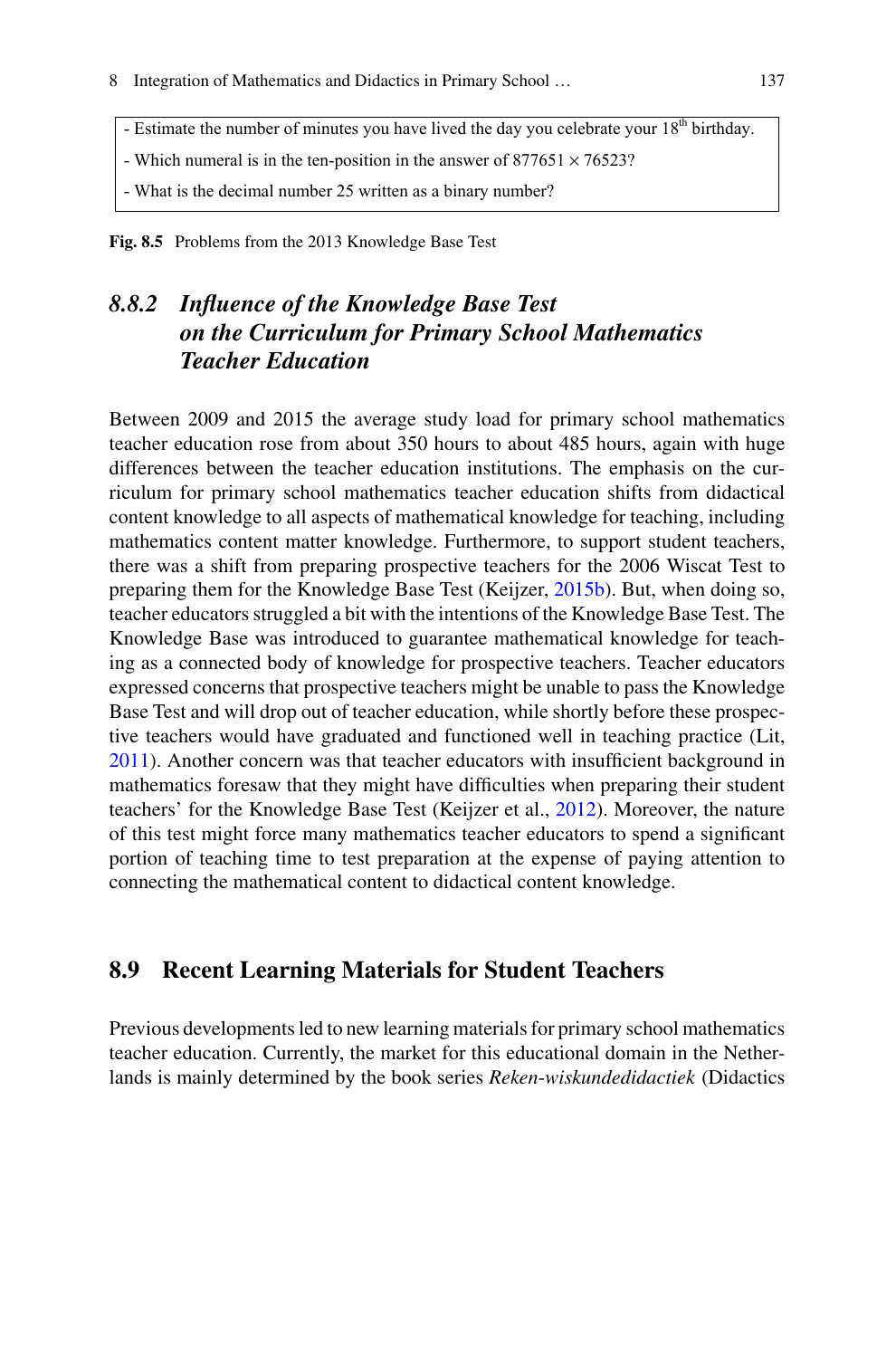of mathematics[\)18](#page-17-0) and *Rekenen*-*wiskunde in de Praktijk* (Mathematics in practice).[19](#page-17-1) These two book series that cover the complete curriculum for primary mathematics teacher education show many similarities in how they combine the implementation of the Knowledge Base and the Knowledge Base Test with the approach of integrating mathematical and didactical content knowledge. Both series encompass both the mathematical and didactical content knowledge described in the Knowledge Base and explicitly connect these two types of knowledge with each other. Both provide an overview of mathematical and didactical concepts in doing so. Also, the contents of both series are inspired by RME, and in both series the pillars constructive, reflective and narrative are recognisable. Each of the series pay attention to raising the mathematical literacy of student teachers towards the level required for the Knowledge Base Test. Further, both series stress student teachers' competences in learning to teach mathematics meaningfully, in stimulating students' mathematical reasoning. Other similarities include the attention paid to carrying out assignments, and the attention paid to differences between student teachers' in learning mathematics. However, the two series differ in their approach to student teachers learning to teach. The structure of *Reken*-*wiskundedidactiek* follows the mathematical content of the primary school curriculum. For example, the first book about whole numbers, starts with a chapter about the history and the properties of our number system, followed by a chapter about the teaching-learning trajectory of counting and number sense. The structure of the series *Rekenen*-*wiskunde in de praktijk* is built up along themes and big ideas of practice. For example, the first book of this series starts with an orientation on teaching practice in kindergarten followed by a chapter with a self-assessment to let student teachers figure out their knowledge of meaningful concepts.

In addition to these book series, there are also two books that focus on one part of the curriculum. *Rekenen met Hele Getallen op de Basisschool* (Veltman & Van den Heuvel-Panhuizen, [2010/2015\)](#page-24-13), is a teacher education version of the teachinglearning trajectory for calculation with whole numbers developed in the TAL project (Van den Heuvel-Panhuizen, [2008\)](#page-24-4). The book describes learning trajectories and intermediate attainment targets, and provides examples of activities for student teachers selected from primary mathematics textbooks. All eight chapters of the book start with a practical activity at the student teachers' own level followed by reflections. Then, each chapter discusses the relevant learning trajectory in detail, including examples of activities described in primary mathematics textbooks. In between, there are didactical tasks and ideas for student teachers' activities in school practice. In summary, it can be said that this book is in the first place a book about the didactics of whole numbers.

<span id="page-17-0"></span><sup>&</sup>lt;sup>18</sup>This book series consists of the following publications: (Van den Bergh, Van den Brom-Snijders, Hutten, & Van Zanten, [2005/2012;](#page-23-12) Van den Brom-Snijders, Van den Bergh, Hutten, & Van Zanten, [2007/2014;](#page-23-13) Van Zanten, Van den Bergh, Van den Brom-Snijders, & Hutten, [2006/2008/2014;](#page-24-14) Hutten, Van den Bergh, Van den Brom-Snijders, & Van Zanten, [2010/2014\)](#page-21-18).

<span id="page-17-1"></span><sup>&</sup>lt;sup>19</sup>This book series consists of the following publications: (Oonk, Keijzer, Lit, & Barth,  $2013$ ; Oonk et al., [2011/2015;](#page-23-15) Oonk, Keijzer, Lit, & Figueiredo, [2016\)](#page-23-16).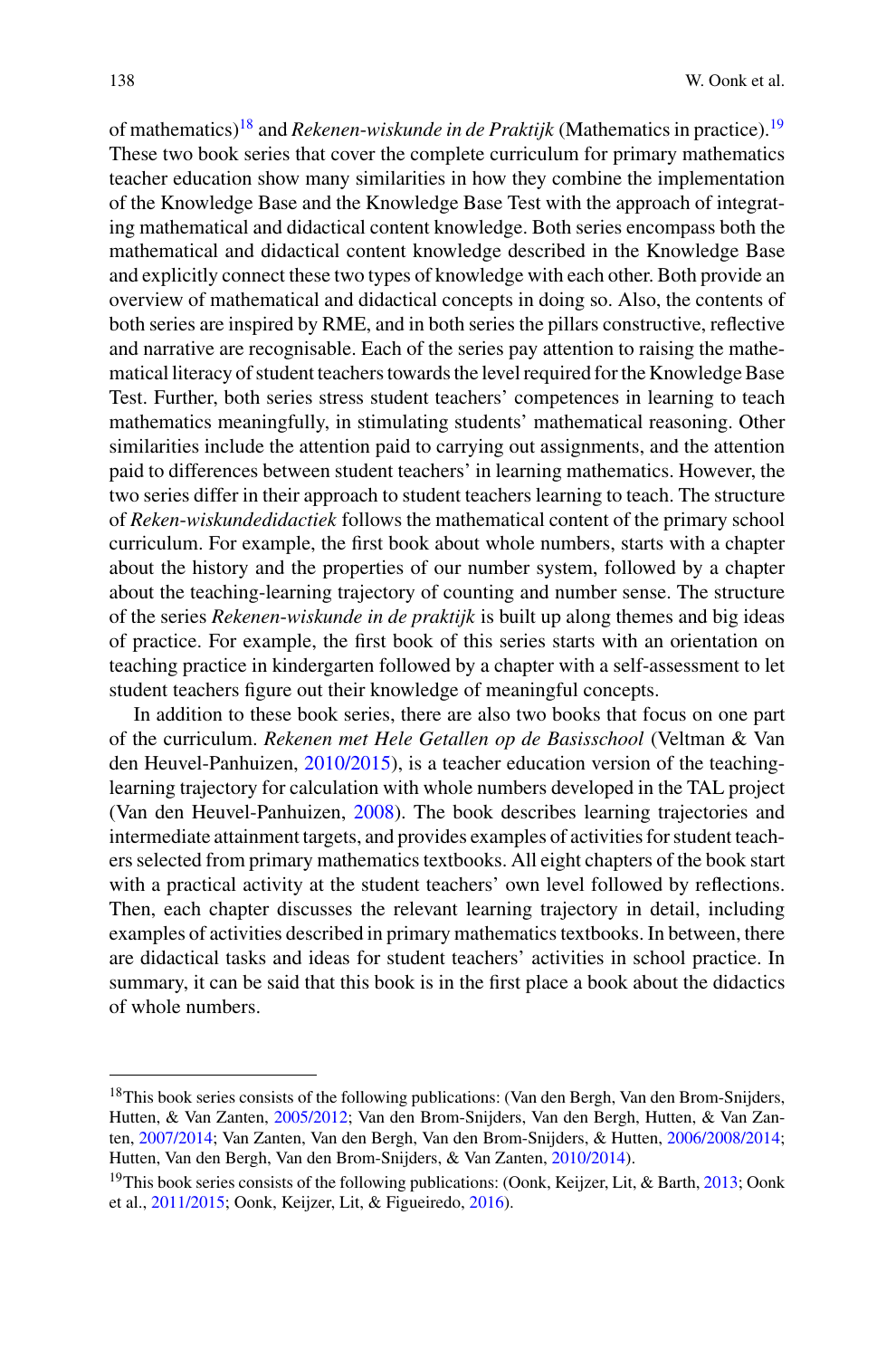*Rekenen+Wiskunde Uitgelegd* (Ale & Van Schaik, [2011/2014\)](#page-20-17) explains the primary mathematics subject matter at the level of the student teachers. These explanations are exemplified with contexts and models (e.g., bar, ratio table and number line). The text contains tips for student teachers, for example the suggestion to use special strategies for operations and examples for activities with students. In summary, it can be said that this book may be characterised as a book to strengthen student teachers' mathematical literacy before taking the Knowledge Base Test.

Although it might seem that these latter two books mean a break with the approach in which the development of mathematical proficiency and didactical proficiency are integrated, in practice it does not work out in this way. Teacher education institutions that use one of these books combine them with the book series mentioned previously.

#### **8.10 Perspective: Searching for a Balance**

Looking back over the past decades, we can observe a continuous search of in the field for a well-balanced way to interconnect the didactical education of student teachers and their development of mathematical literacy. That was—and is—not an easy enterprise. It occurred more than once that student teachers' mathematical proficiency was judged insufficient. As a consequence, many teacher educators struggled to adapt the curricula in the sense that less time could be spend on the didactical development of the student teachers in favour of more time for supporting student teachers' preparation for nationwide obliged tests.

Actually, two external forces influenced the development of curricula for primary school mathematics teacher education simultaneously. On the one hand, quality monitoring focused on the full curriculum in primary teacher education and did not signal the need for investments in the mathematics curriculum. On the other hand, concerns about primary student teachers' mathematics proficiency, also elicited by the TIMSS and PISA reports showing that mathematics results in the Netherlands went down in comparison to other countries, gave reason for introducing nationwide tests, namely two entrances tests (the Mathematical Literacy Test in 1992 and the Wiscat Test in 2006) and a third-year (the Knowledge Base Test in 2013). These nationwide tests did influence the mathematics curriculum in a sense that more focus was put on student teachers' development of mathematical literacy and less on their development of didactical proficiency. Teacher education institutions now offer a relatively large number of hours for preparing student teachers for the Knowledge Base Test (Keijzer, [2015b\)](#page-22-17). Nevertheless, there are still big differences between curricula, which could be caused, in combination with the effects of the external forces, by the freedom that teacher education institutions have to organise their own curriculum.

Although teacher educators are concerned about the previously sketched situation, the majority keeps searching for new possibilities to maintain and increase the achievements of student teachers, especially their competence to integrate their mathematical and didactical knowledge.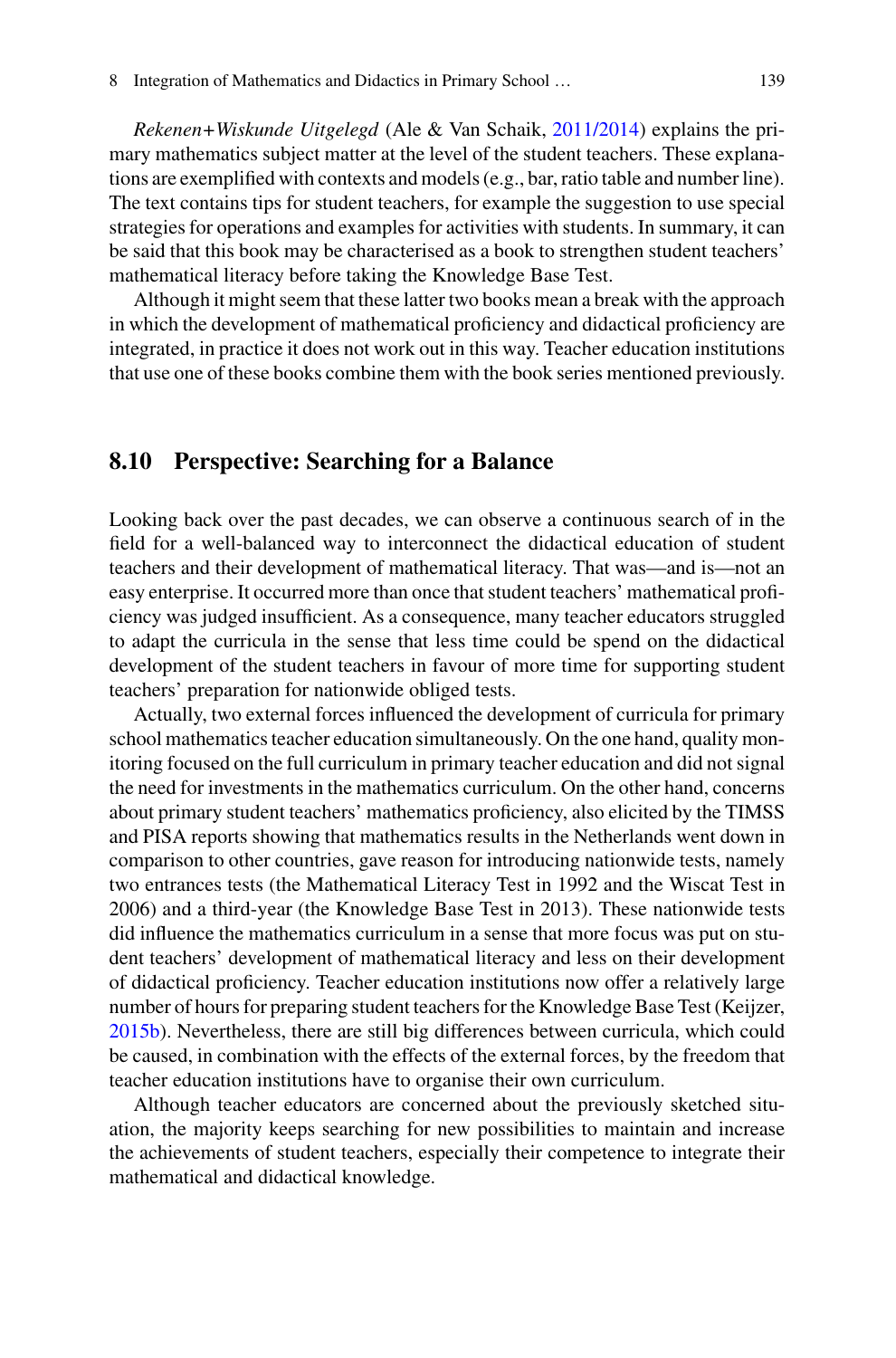First, the ELWIeR group of primary mathematics teacher educators have focussed their practice-based research on improving mathematics teacher education. Questions addressed in this group include:

- What study load do primary teacher education institutions reserve for mathematics and how does this develop over time? (Keijzer, [2015b\)](#page-22-17)
- How could horizontal content knowledge be included in primary mathematics teacher education? (Duman, [2015\)](#page-20-18)
- How can high performers in mathematics be adequately supported in primary teacher education? (Kool & Keijzer, [2015\)](#page-22-19)
- What are characteristics of low performers in mathematics in primary teacher education? (Keijzer & Boersma, [2017\)](#page-22-20)
- How can strategies for connecting subject matter knowledge and didactics be schematised? (Keijzer & De Goeij, [2014;](#page-22-21) Keijzer, [2013\)](#page-21-19).

Second, researchers on primary school mathematics teacher education presented a new approach of integrating theory and practice, called 'enriching practical knowledge',  $\frac{20}{3}$  $\frac{20}{3}$  $\frac{20}{3}$  as well as a way to assess and describe this knowledge in a systematic manner (Oonk, Verloop, & Gravemeijer, [2015\)](#page-23-17). By analysing and discussing real teaching practice and describing their own reflections on that practice, student teachers show they are using theoretical ideas and terminology of mathematics and of teaching mathematics in a meaningful manner. In this way, practical knowledge can develop in 'theory-enriched practical knowledge'. This approach is less or more recognisable in the current two mainly used book series for primary school mathematics teacher education.

Last but not least, there is an increasing interest in problem-oriented education in Dutch primary education (Platform Onderwijs 2032, [2016\)](#page-23-18) as well in primary school mathematics teacher education. In line with this, the study group Wiskunde voor Morgen (Mathematics for tomorrow) (Gravemeijer, [2015\)](#page-21-20) consisting of twenty experts in the area of mathematics teaching from primary to higher vocational education, is searching for an answer to the question how to adapt mathematics teaching to prepare the present generation of students for tomorrow's society. The discussions about the development of 21st century skills in this group may also influence the goals, the content and the instructional formats of primary mathematics teacher education, not least because of the changing role of computers as an extension of human possibilities, and the increasing role of mathematics in other sciences. The latter argument reminds us of Freudenthal's statement that mathematics (in the future—Freudenthal was talking about the year 2000) should not be taught as a separate subject, but as

<span id="page-19-0"></span><sup>&</sup>lt;sup>20</sup>The word knowledge in practical knowledge is used as an overarching, inclusive concept that summarises a variety of cognitions from conscious and well-balanced opinions to subconscious and unreflected intuitions (Verloop, Van Driel, & Meijer, [2001\)](#page-24-15). Mathematical knowledge for teaching (Ball, Thames, & Phelps, [2008\)](#page-20-16) is considered as the core of practical knowledge for mathematics teaching.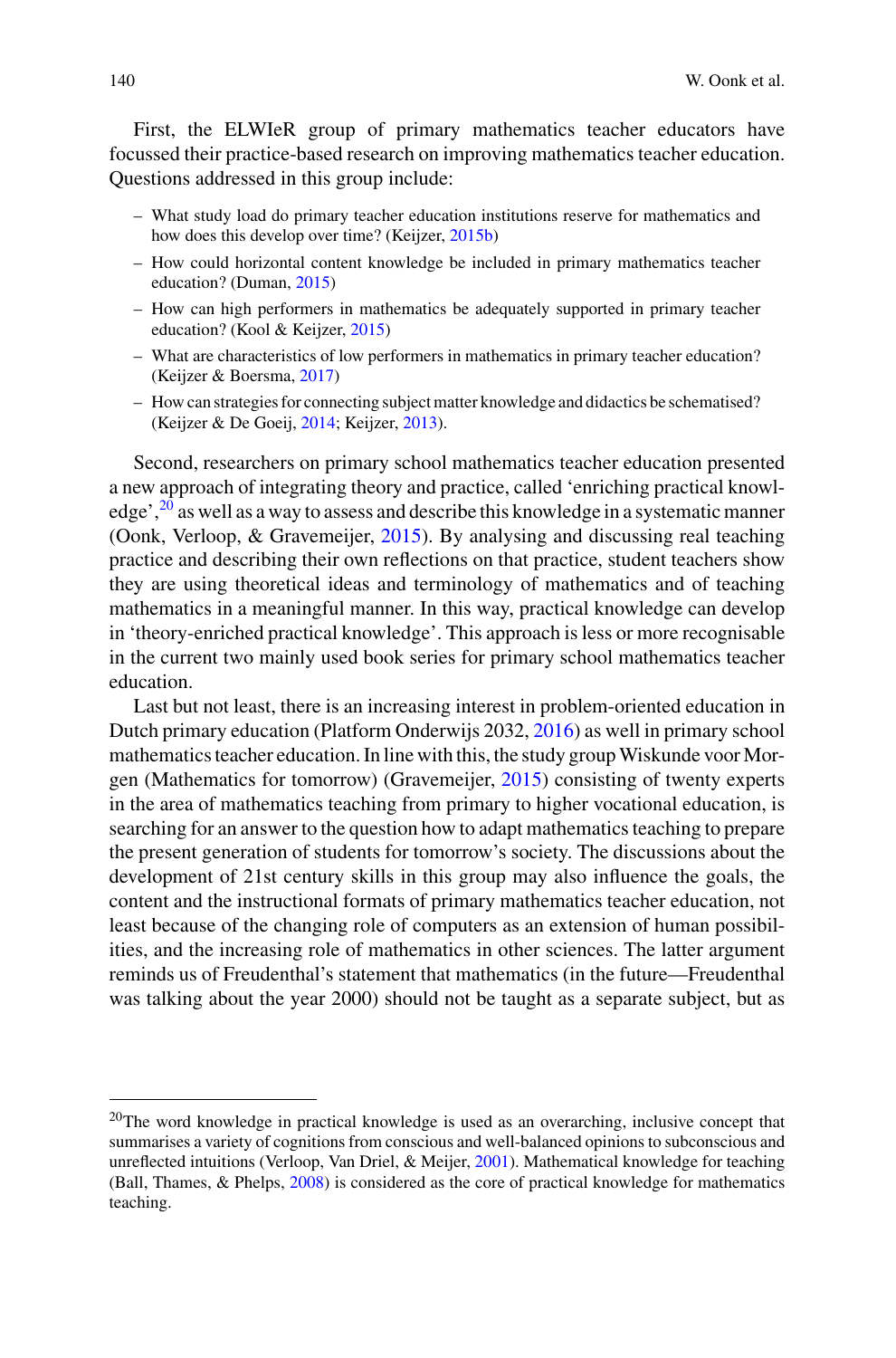a part of integrated education (Freudenthal, [1976\)](#page-20-19). It requires an adapted view on learning to teach mathematics! We like to accept this challenge.

#### **References**

- <span id="page-20-17"></span>Ale, P., & Van Schaik, M. (2011/2014). *Rekenen+Wiskunde uitgelegd* [Mathematics explained]. Bussum, the Netherlands: Uitgeverij Coutinho.
- <span id="page-20-16"></span>Ball, D., Thames, M., & Phelps, G. (2008). Content knowledge for teaching: What makes it special? *Journal of Teacher Education, 59,* 389–407.
- <span id="page-20-15"></span>Bos, M. (1999). *Hoofdbewerkingen. Module rekenen-wiskunde* [Main operations. Module mathematics]. Helmond, the Netherlands: Hogeschool de Kempel.
- <span id="page-20-8"></span>Brandt, F., Feijs, E., Groen, J., & De Moor, E. (1987). *Kan men nog rekenen op de pabo?* [Can one still calculate at the pabo?]. Utrecht, the Netherlands: NVORWO.
- <span id="page-20-14"></span>Dolk, M., Faes, W., Goffree, F., Hermsen, H., & Oonk, W. (1996). *A multimedia interactive learning environment for (future) primary school teachers with consequences for primary mathematics teacher education programs*. Utrecht, The Netherlands: Freudenthal Institute/NVORWO.
- <span id="page-20-18"></span>Duman, V. (2015). Sterke rekenaars op de iPabo–een differentiatievraagstuk [High performers in arithmetic at the iPabo–a differentiation question]. *Reken-wiskundeonderwijs: Onderzoek, Ontwikkeling, Praktijk, 34,* 2–11.
- <span id="page-20-9"></span>Faes, W., & Oonk, W. (1989a). *Wiskunde verplicht. Getallen* [Mathematics mandatory. Numbers]. Den Haag, the Netherlands: HBO-raad.
- <span id="page-20-10"></span>Faes, W., & Oonk, W. (1989b). *Wiskunde verplicht. Telproblemen* [Mathematics mandatory. Counting problems]. Den Haag, The Netherlands: HBO-raad.
- <span id="page-20-11"></span>Faes, W., & Oonk, W. (1989c). *Wiskunde verplicht. Tabellen, grafieken en formules* [Mathematics mandatory. Tables, graphs and formulas]. Den Haag, The Netherlands: HBO-raad.
- <span id="page-20-12"></span>Faes, W., & Oonk, W. (1990). *Reken maar* [Calculate]. Den Haag, The Netherlands: HBO-raad.
- <span id="page-20-13"></span>Faes, W., Van den Bergh, J., & Olofsen, K. (1992). *Gecijferdheid* [Mathematical literacy]. Den Haag, the Netherlands: HBO-raad.
- <span id="page-20-19"></span>Freudenthal, H. (1976). Wiskunde-onderwijs anno 2000 [Mathematics education anno 2000]. *Euclides, 52*(8), 294.
- <span id="page-20-2"></span>Freudenthal, H. (1977). Bastiaan's experiments on Archimes. *Educational Studies in Mathematics, 8,* 3–16.
- <span id="page-20-0"></span>Freudenthal, H. (1978). *Weeding and sowing: Preface to a science of mathematics education*. Dordrecht, the Netherlands: Reidel.
- <span id="page-20-3"></span>Freudenthal, H. (1983). *Didactical phenomenology of mathematical structures*. Dordrecht, the Netherlands: Reidel.
- <span id="page-20-5"></span>Freudenthal, H. (1991). *Revisiting mathematics education. China lectures*. Dordrecht, the Netherlands: Kluwer Academic Publishers.
- <span id="page-20-1"></span>Goffree, F. (1977). Johan, a teacher training freshman studying mathematics and didactics. *Educational Studies in Mathematics, 8,* 117–152.
- <span id="page-20-4"></span>Goffree, F. (1979). *Leren onderwijzen met Wiskobas* [Learning to teach with Wiskobas]. Utrecht, The Netherlands: IOWO.
- <span id="page-20-6"></span>Goffree, F. (1982/1994). *Wiskunde & didactiek, deel 1* [Mathematics & didactics, part 1]. Groningen, The Netherlands: Wolters-Noordhoff.
- <span id="page-20-7"></span>Goffree, F. (1983/1992). *Wiskunde & didactiek, deel 2* [Mathematics & didactics, part 2]. Groningen, The Netherlands: Wolters-Noordhoff.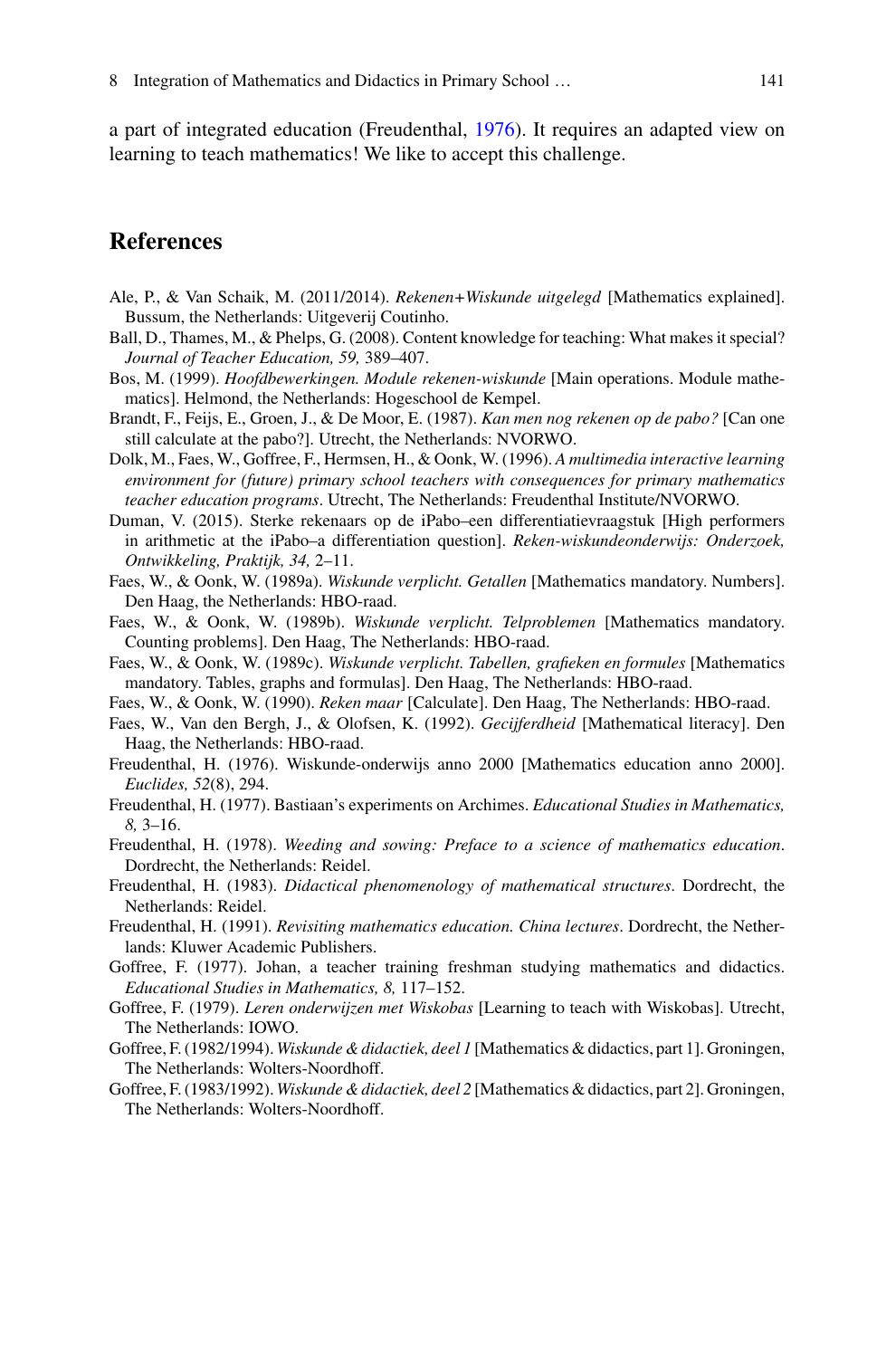- <span id="page-21-3"></span>Goffree, F. (1985). *Wiskunde & didactiek, deel 3* [Mathematics & didactics, part 3]. Groningen, The Netherlands: Wolters-Noordhoff.
- <span id="page-21-4"></span>Goffree, F. (1993/2005). *Kleuterwiskunde* [Mathematics for Kindergarten]. Groningen/Houten, The Netherlands: Wolters-Noordhoff.
- <span id="page-21-5"></span>Goffree, F. (2000). *Wiskunde & didactiek. Rekenen en wiskunde in de bovenbouw* [Mathematics and didactics. Mathematics at the upper levels of primary school]. Groningen, The Netherlands: Wolters-Noordhoff.
- <span id="page-21-11"></span>Goffree, F., & Dolk, M. (Eds.). (1995). *Proeve van een Nationaal Programma rekenen-wiskunde & didactiek op de pabo* [Towards a National Programme for mathematics and didactics at the pabo]. Enschede/Utrecht, The Netherlands: Instituut voor Leerplanontwikkeling/NVORWO.
- <span id="page-21-1"></span>Goffree, F., & Oonk, W. (1999). Teacher education around the world. Educating primary school mathematics teachers in the Netherlands: Back to the classroom. *Journal of Mathematics Teacher Education, 2*(2), 207–214.
- <span id="page-21-12"></span>Goffree, F., & Oonk, W. (2001). Digitizing real practice for teacher education programmes: The MILE approach. In F. Lin, & T. J. Cooney (Eds.), *Making sense of mathematics teacher education*. Dordrecht, the Netherlands: Kluwer Academic Publishers.
- <span id="page-21-10"></span>Goffree, F., & Oonk, W. (2004). *Rekenvaardig. Op weg naar basale en professionele gecijferdheid* [Having numeracy skills. Towards basic and professional numeracy]. Groningen, The Netherlands: Wolters-Noordhoff.
- <span id="page-21-8"></span>Goffree, F., Faes, W., & Oonk, W. (1988). *Wiskunde & didactiek, deel 0* [Mathematics and didactics, part 0]. Groningen, The Netherlands: Wolters-Noordhoff.
- <span id="page-21-9"></span>Goffree, F., Faes, W., & Oonk, W. (1994). *Rekenvaardig* [Having numeracy skills]. Groningen, The Netherlands: Wolters-Noordhoff.
- <span id="page-21-15"></span>Goffree, F., Markusse, A., Munk, F., & Olofsen, K. (2003). *Gids voor rekenen/wiskunde. Verhalen uit groep 4* [Guide for mathematics. Stories from grade 2]. Groningen, The Netherlands: Wolters-Noordhoff.
- <span id="page-21-14"></span>Gravemeijer, K. (2004). Local instruction theories as a means of support for teachers in reform mathematics education. *Mathematical Thinking and Learning, 6*(2), 105–128.
- <span id="page-21-20"></span>Gravemeijer, K. (2015). *Reken- en Wiskundeonderwijs voor 2032. Een reactie op het "Hoofdlijnadvies: Een voorstel" van het Platform Onderwijs2032* [Mathematics education for 2032. Response to the advice of the Platform Education2032]. Utrecht, The Netherlands: Wiskunde voor Morgen.
- <span id="page-21-13"></span>Gravemeijer, K., Figueiredo, N., Feijs, E., Van Galen, F., Keijzer, R., & Munk, F. (2016). *Measurement and geometry in the upper primary school*. Rotterdam, The Netherlands/Taipei, Taiwan: Sense Publishers.
- <span id="page-21-17"></span>HBO-raad. (2008). *Meesterschap. Basis voor een evenwichtige toekomst* [Mastership. Basis for a balanced future]. Den Haag, The Netherlands: HBO-raad.
- <span id="page-21-18"></span>Hutten, O., Van den Bergh, J., Van den Brom-Snijders, P., & Van Zanten, M. (2010/2014). *Rekenwiskundedidactiek. Meten en meetkunde* [Didactics of mathematics. Measurement and geometry]. Amersfoort, The Netherlands: ThiemeMeulenhoff.
- <span id="page-21-0"></span>Innovatie Commissie Opleidingen Basisonderwijs. (1980). *De structuur van een lerarenopleiding voor het basisonderwijs* [The structure of a teacher education college for primary school]. Den Haag, The Netherlands: Staatsuitgeverij.
- <span id="page-21-7"></span>Jacobs, C. (1986).*Rekenen op de pabo* [Arithmetic at the pabo]. Utrecht, The Netherlands: OW&OC, Utrecht University.
- <span id="page-21-6"></span>Keijzer, R. (1993). De visitatiecommissie op bezoek [A visit of the review committee]. *Tijdschrift voor Lerarenopleiders, 14*(3), 18–21.
- <span id="page-21-2"></span>Keijzer, R. (1994). De eerste keer [The first time]. *Willem Bartjens, 13*(3), 38–41.
- <span id="page-21-16"></span>Keijzer, R. (2010). Stand van zaken bij rekenen-wiskunde en didactiek op de lerarenopleiding basisonderwijs [State of affairs of mathematics and didactics in primary teacher education]. *Tijdschrift voor Hoger Onderwijs, 28*(1), 31–45.
- <span id="page-21-19"></span>Keijzer, R. (2013). *Wiskunde als educatieve uitdaging* [Mathematics as educational challenge]. Amsterdam/Alkmaar, The Netherlands: iPabo.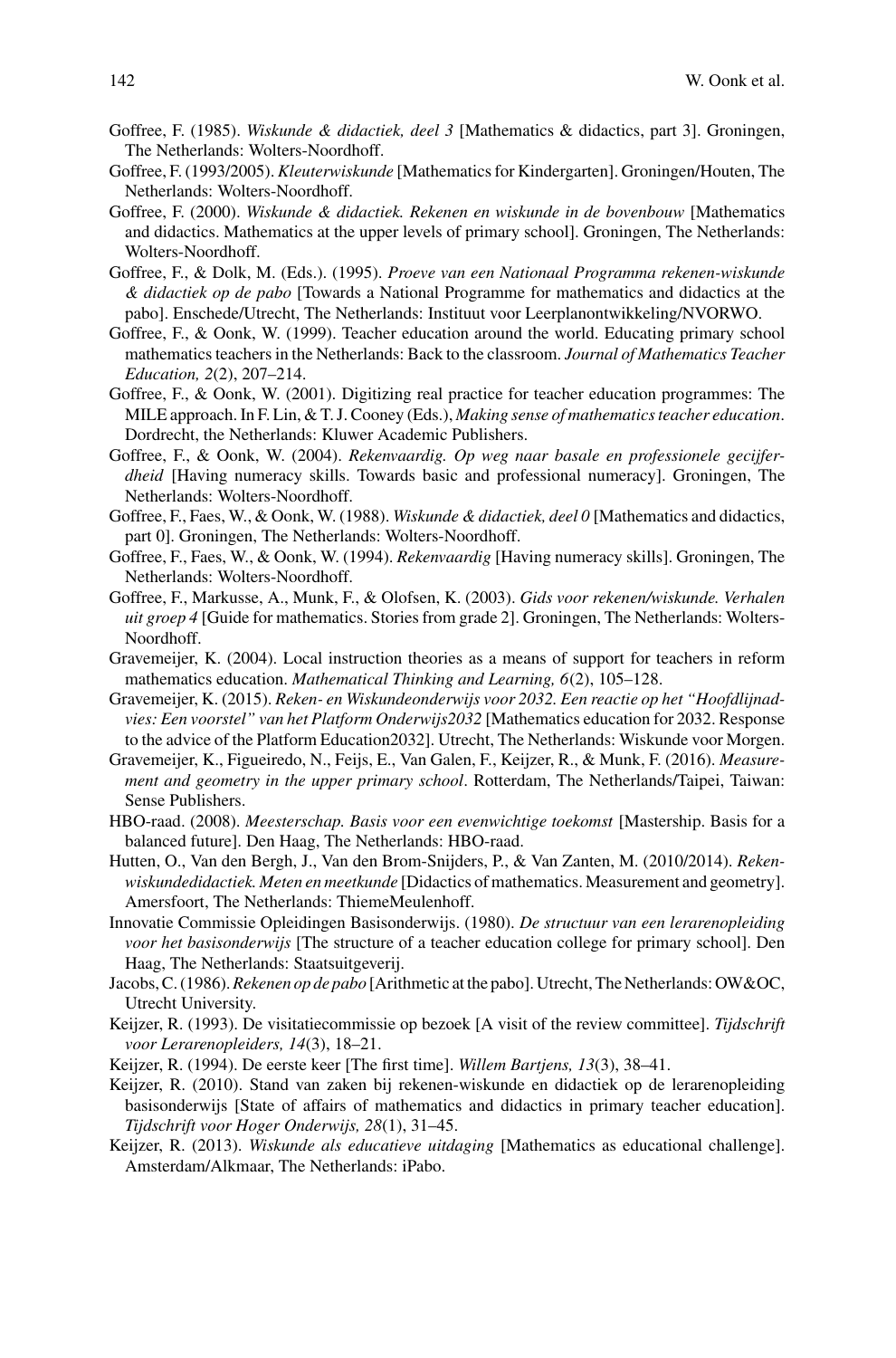- <span id="page-22-16"></span>Keijzer, R. (2015a). Changing the pass mark for the mathematics entrance test. In G. Makrides (Ed.), *EAPRIL Conference Proceedings 2014* (pp. 254–269). Nicosia, Cyprus: EAPRIL. [https://eaprilconference.files.wordpress.com/2014/07/eapril-2014-proceedings\\_issn](https://eaprilconference.files.wordpress.com/2014/07/eapril-2014-proceedings_issn-aanvraag_def1.pdf)aanvraag\_def1.pdf.
- <span id="page-22-17"></span>Keijzer, R. (2015b). Studielast rekenen-wiskunde: Ontwikkeling 2009-2015 [Course load mathematics: Development 2009-2015]. *Reken-wiskundeonderwijs: Onderzoek, Ontwikkeling, Praktijk, 34,* 55–61.
- <span id="page-22-20"></span>Keijzer, R., & Boersma, G. (2017). Low Performers in mathematics in primary teacher education. *EAPRIL 2016 Proceedings* (pp. 15–30). Porto, Portugal: University of Porto.
- <span id="page-22-21"></span>Keijzer, R., & De Goeij, E. (2014). Scenario's voor de implementatie van de kennisbasis [Scenarios for implementing the knowledge base]. *Tijdschrift voor Lerarenopleiders, 35*(1), 49–58.
- <span id="page-22-3"></span>Keijzer, R., & Hendrikse, P. (2013). Wiskundetoetsen voor pabo-studenten vergeleken [Math tests for pabo students compared]. *Reken-wiskundeonderwijs: Onderzoek, Ontwikkeling, Praktijk, 32,* 41–46.
- <span id="page-22-15"></span>Keijzer, R., Garssen, F., & Peijnenburg, A. (2012). Greep krijgen op de toetsing van de Kennisbasis rekenen-wiskunde [Getting grip on assessing the mathematics knowledge base]. *Reken-wiskundeonderwijs: Onderzoek, Ontwikkeling, Praktijk, 31*(1), 14–22.
- <span id="page-22-12"></span>KNAW. (2009).*Rekenonderwijs op de basisschool. Analyse en sleutels tot verbetering* [Mathematics education in primary school. Analysis and keys for improvement]. Amsterdam, the Netherlands: KNAW.
- <span id="page-22-19"></span>Kool, M., & Keijzer, R. (2015). Excellent student teachers of a Dutch teacher education institute for primary education develop their ability to create mathematical problems. In G. Makrides (Ed.), *EAPRIL Conference proceedings* (pp. 160–177). Nicosia, Cyprus: EAPRIL.
- <span id="page-22-8"></span>Lampert, M., &Loewenberg Ball, D. (1998). *Teaching, multimedia and mathematics. Investigations of real practice.* New York, NY: Teachers College Press.
- <span id="page-22-18"></span>Lit, S. (2011). Kennisbasis en kwaliteitsverhoging [Knowledge basis and improving quality]. *Rekenwiskundeonderwijs: Onderzoek, Ontwikkeling, Praktijk, 31*(1), 33–35.
- <span id="page-22-13"></span>Mullis, I. V., Martin, M. O., Foy, P., & Arora, A. (2012). *TIMSS 2011 International results in mathematics*. Boston, MA: TIMSS & PIRLS International Study Center.
- <span id="page-22-5"></span>NCTM. (1989). *Curriculum and evaluation standards for school mathematics*. Reston, VA: NCTM Press.
- <span id="page-22-6"></span>NCTM. (1992). *Professional standards for teaching mathematics*. Reston, VA: NCTM Press.
- <span id="page-22-7"></span>NCTM. (2000). *Principles and standards for school mathematics*. Reston, VA: NCTM.
- <span id="page-22-4"></span>OCW. (1985). *Hoger onderwijs: Autonomie en kwaliteit* [Higher education: Autonomy and quality]. Den Haag, the Netherlands: OCW.
- <span id="page-22-1"></span>OCW. (1990). *Perspectief voor de pabo. Policy note on the development of the teacher education to primary school teacher Beleidsnotitie over de ontwikkeling opleiding leraar basisonderwijs* [Perspective for the pabo.]. Den Haag, the Netherlands: OCW.
- <span id="page-22-14"></span>OCW. (2008). *Krachtig meesterschap. Kwaliteitsagenda voor het opleiden van leraren 2008- 2011* [Powerfull mastership. Quality agenda for teacher education 2008-2011]. Den Haag, the Netherlands: OCW.
- <span id="page-22-11"></span>OECD. (2004). *Learning for tomorrow's world. First results from PISA 2003*. Paris: OECD.
- <span id="page-22-10"></span>Onderwijsinspectie (2008). *Monitor Beleidsagenda Lerarenopleidingen* [Monitor policy agenda teacher education]. Utrecht, the Netherlands: Onderwijsinspectie.
- <span id="page-22-0"></span>Onderwijsraad. (1988). *Progressie in professie. Advies over de ontwikkeling van de PABO* [Progression in profession. Advice on the development of the PABO]. Zeist, The Netherlands: ARBO.
- <span id="page-22-2"></span>Onderwijsraad. (2005). *Kwaliteit en inrichting van de lerarenopleidingen* [Quality and organisation in teacher education]. Den Haag, the Netherlands: Onderwijsraad.
- <span id="page-22-9"></span>Oonk, W. (2001). Putting theory into practice: Growth of appreciating theory by student teachers. In M. Van den Heuvel-Panhuizen (Ed.), *Proceedings of the 25th Conference of the International Group for the Psychology of Mathematics Education* (Vol. 4, pp. 17–24). Utrecht, The Netherlands: Freudenthal Intitute.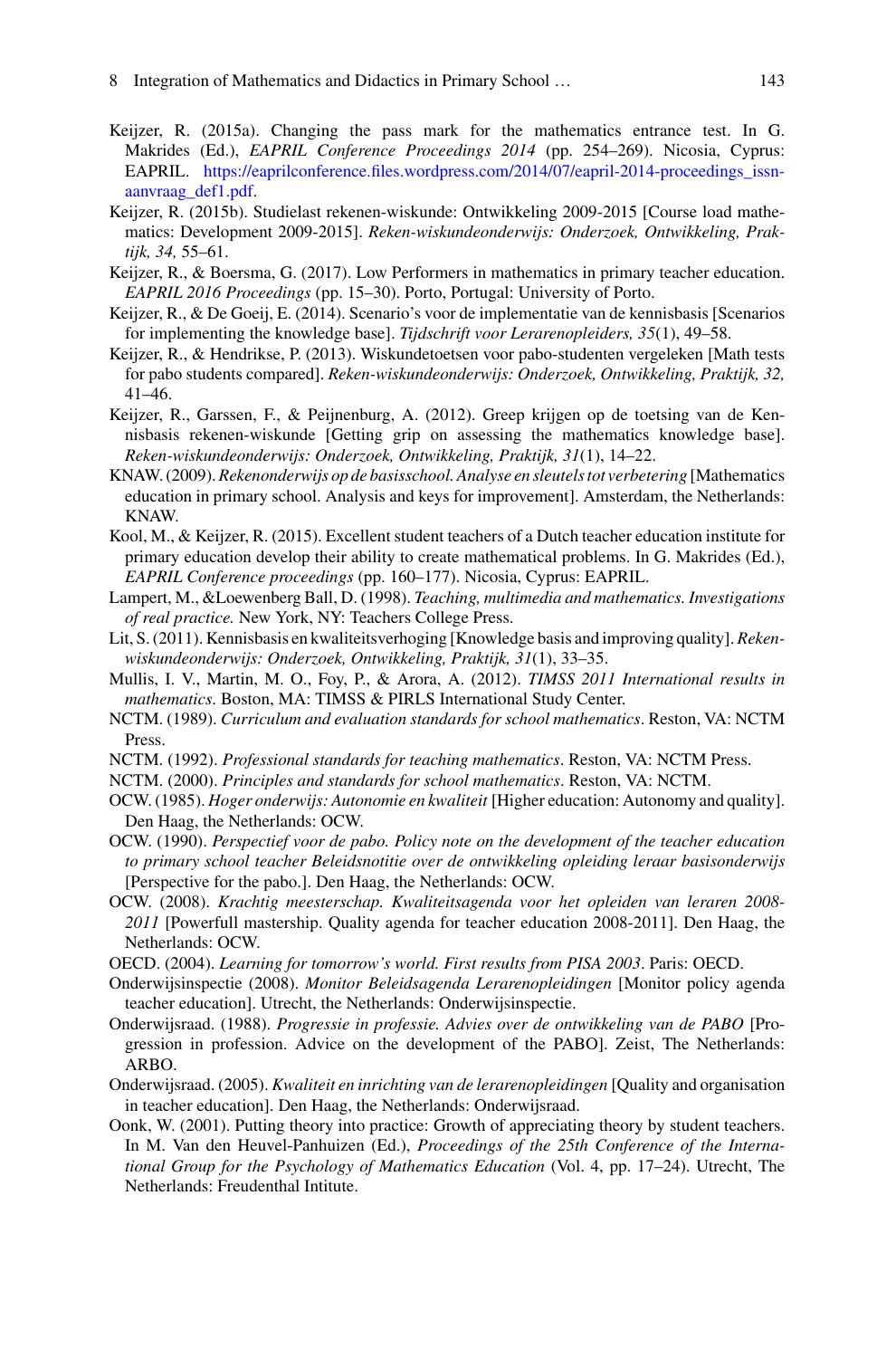- <span id="page-23-8"></span>Oonk, W. (2009). *Theory-enriched practical knowledge in mathematics teacher education*. Leiden, the Netherlands: Mostert & Van Onderen.
- <span id="page-23-7"></span>Oonk, W., Goffree, F., & Verloop, N. (2004). For the enrichment of practical knowledge. Good practice and useful theory for future primary teachers. In J. Brophy, *Using video in teacher education. Advances in research on teaching* (Vol. 10, pp. 131–168). New York, NY: Elsevier Science.
- <span id="page-23-14"></span>Oonk, W., Keijzer, R., Lit, S., & Barth, F. (2013). *Rekenen-wiskunde in de praktijk. Verschillen in de klas* [Mathematics in practice. Differences in class]. Groningen/Houten, The Netherlands: Noordhoff Uitgevers.
- <span id="page-23-16"></span>Oonk,W., Keijzer, R., Lit, S., & Figueiredo, N. (2016).*Rekenen-wiskunde in de praktijk. Kennisbasis* [Mathematics in practice. Knowledge basis]. Groningen, the Netherlands: Noordhoff Uitgevers.
- <span id="page-23-15"></span>Oonk, W., Keijzer, R., Lit, S., Barth, F., Den Engelsen, J., Lek, A., & Van Waveren Hogervorst, C. (2011/2015). *Rekenen-wiskunde in de praktijk. Kerninzichten* [Mathematics in practice. Core insights]. Groningen/Houten, The Netherlands: Noordhoff Uitgevers.
- <span id="page-23-11"></span>Oonk, W., Van Zanten, M., & Keijzer, R. (2007). Gecijferdheid, vier eeuwen ontwikkeling [Mathematical literacy, development over four centuries]. *Reken-wiskundeonderwijs:Onderzoek, Ontwikkeling, Praktijk, 26*(3), 3–18.
- <span id="page-23-17"></span>Oonk, W., Verloop, N., & Gravemeijer, K. (2015). Enriching practical knowledge: Exploring student teachers' competences in integrating theory and practice of mathematics teaching. *Journal for Research in Mathematics Education, 46*(5), 559–599.
- <span id="page-23-18"></span>Platform Onderwijs2032. (2016). *Ons onderwijs2032. Eindadvies* [Our education for 2032. Final advise]. Den Haag, The Netherlands: Bureau Platform Onderwijs2032.
- <span id="page-23-10"></span>Straetmans, G., & Eggen, T. (2005). Afrekenen op rekenen: Over de rekenvaardigheid van pabostudenten en de toetsing daarvan [Square up on arithmetic: On arithmetic competence of pabo students, and its evaluation]. *Tijdschrift voor Hoger Onderwijs, 23*(3), 123–139.
- <span id="page-23-3"></span>Treffers, A. (1978). *Wiskobas doelgericht* [Wiskobas goal-directed]. Utrecht, The Netherlands: IOWO.
- <span id="page-23-4"></span>Treffers, A. (1987). *Three dimensions. A model of goal and theory description in mathematics education: The Wiskobas project*. Dordrecht, The Netherlands: Kluwer Academic Publishers.
- <span id="page-23-6"></span>Treffers, A., De Moor, E., & Feijs, E. (1989). *Proeve van een Nationaal Programma voor het reken-wiskundeonderwijs op de basisschool. Deel I. Overzicht einddoelen* [Towards a National Programme for mathematics education at primary school. Part I. Overview of goals]. Tilburg, The Netherlands: Zwijsen.
- <span id="page-23-9"></span>Treffers, A., Van den Heuvel-Panhuizen, M., & Buys, K. (Eds.). (1999). *Jonge kinderen leren rekenen. Tussendoelen annex leerlijnen. Hele getallen onderbouw basisschool* [Young children learn mathematics. Teaching-learning trajectories with intermediate attainment targets. Whole number lower grades primary school]. Groningen, The Netherlands: Wolters-Noordhoff.
- <span id="page-23-0"></span>Van Beek, C., & Van Heek, W. (1924). *Algebra voor onderwijzersopleiding en hoofdakte-studie* [Algebra for teacher education for future primary school teachers and directors]. Groningen/Den Haag, Tthe Netherlands: J. B. Wolters.
- <span id="page-23-1"></span>Van Beek, C., & Van Heek, W. (1925). *Planimetrie voor onderwijzersopleiding en hoofdaktestudie* [Planimetry for teacher education for future primary school teachers and directors]. Groningen/Den Haag, The Netherlands: J. B. Wolters.
- <span id="page-23-2"></span>Van Beek, C., & Van Heek, W. (1926). *Stereometrie voor onderwijzersopleiding en hoofdaktestudie* [Stereometry for teacher education for future primary school teachers and directors]. Groningen/Den Haag, The Netherlands: J. B. Wolters.
- <span id="page-23-5"></span>Van Bemmel, A. (2014). *Hogescholen in historisch perspectief* [Universities of applied sciences in historical perspective]. Den Haag, The Netherlands: Vereniging Hogescholen.
- <span id="page-23-12"></span>Van den Bergh, J., Van den Brom-Snijders, P., Hutten, O., & Van Zanten, M. (2005/2012). *Rekenwijzer* [Guide for doing arithmetic smarter]. Amersfoort, The Netherlands: ThiemeMeulenhoff.
- <span id="page-23-13"></span>Van den Brom-Snijders, P., Van den Bergh, J., Hutten, O., & Van Zanten, M. (2007/2014). *Rekenwiskundedidactiek. Hele getallen* [Didactics of mathematics. Whole numbers]. Amersfoort, The Netherlands: ThiemeMeulenhoff.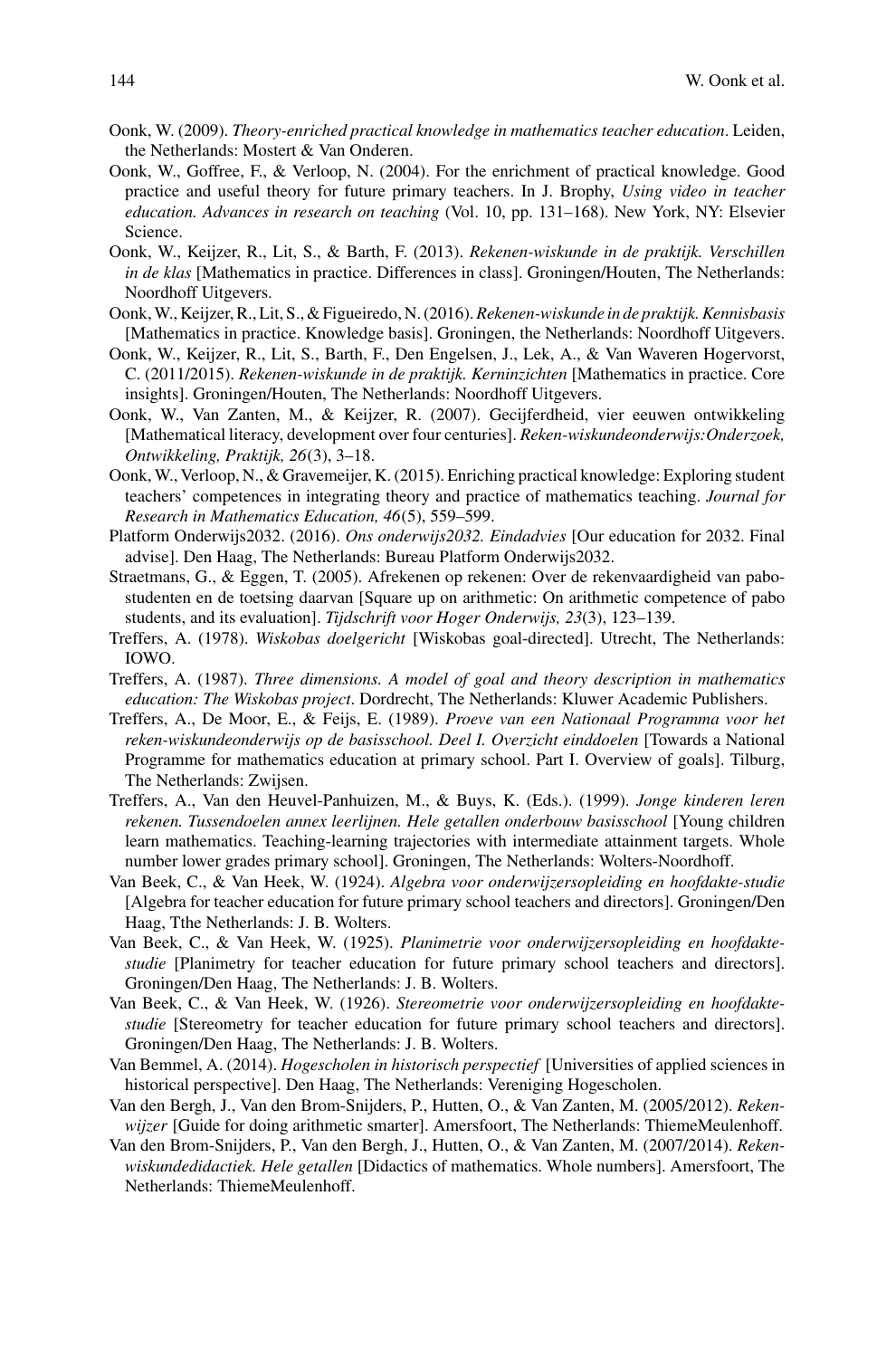- <span id="page-24-4"></span>Van den Heuvel-Panhuizen, M. (Ed.). (2008). *Children learn mathematics. A learning-teaching trajectory with intermediate attainment targets for calculation with whole numbers in primary school*. Rotterdam, The Netherlands/Taipei, Taiwan: Sense Publishers.
- <span id="page-24-5"></span>Van den Heuvel-Panhuizen, M., & Buys, K. (Eds.). (2008). *Young children learn measurement and geometry. A learning-teaching trajectory with intermediate attainment targets for the lower grades in primary school*. Rotterdam, The Netherlands/Taipei, Taiwan: Sense Publishers.
- <span id="page-24-7"></span>Van den Heuvel-Panhuizen, M., Buys, K., & Treffers, A. (Eds.). (2001). *Kinderen leren rekenen. Tussendoelen annex leerlijnen. Hele getallen bovenbouw basisschool* [Children learn mathematics. Teaching-learning trajectories with intermediate attainment targets. Whole number higher grades primary school]. Groningen, The Netherlands: Wolters-Noordhoff.
- <span id="page-24-2"></span>Van Eerde, D. (2005). Wiskunde en psychologie–de brug en de kloof tussen Freudenthal en Van Parreren [Mathematics and psychology–the bridge and the gap between Freudenthal and Van Parreren]. In H. Ter Heege, T. Goris, R. Keijzer, & L. Wesker (Eds.), *Freudenthal 100* (pp. 55–63). Utrecht, The Netherlands: Freudenthal Institute.
- <span id="page-24-0"></span>Van Essen, M. (2006). *Kwekeling tussen akte en ideaal. De opleiding tot onderwijzer(es) vanaf 1800*. [Student teacher between certificate and ideal. Primary teacher education from 1800]. Amsterdam, The Netherlands: Uitgeverij SUN.
- <span id="page-24-6"></span>Van Galen, F., Feijs, E., Figueiredo, N., Gravemeijer, K., Van Herpen, E., & Keijzer, R. (2008). *Fractions, percentages, decimal numbers and ratio. A learning-teaching trajectory for grade 4, 5 and 6*. Rotterdam, The Netherlands/Taipei, Taiwan: Sense Publishers.
- <span id="page-24-1"></span>Van Mulken, F. (2002). Het leren van leraren: Onderwijs voor velen of voor weinigen? [Teachers' learning: Education for many or for only a few? *Reken-wiskundeonderwijs: Onderzoek, Ontwikkeling, Praktijk, 25*(1), 3–8.
- <span id="page-24-10"></span>Van Zanten, M. (2006). *Gecijferdheid op de pabo: leren versus selecteren [Numeracy at the pabo: Teaching or selecting]* (pp. 9–15). Reken-wiskundeonderwijs: Onderzoek, Ontwikkeling, Praktijk.
- <span id="page-24-12"></span>Van Zanten, M. (2010). De kennisbasis rekenen-wiskunde voor pabo's–ontwikkeling en overwegingen [The knowledge base mathematics for pabos–development and considerations]. *Reken-wiskundeonderwijs: Onderzoek, Ontwikkeling, Praktijk, 29*(1), 3–16.
- <span id="page-24-9"></span>Van Zanten, M., & Van den Brom-Snijders, P. (2007). Beleidsagenda lerarenopleiding leidt tot niveauverlaging [Policy agenda teacher education leads to level reduction]. *Rekenwiskundeonderwijs: Onderzoek, Ontwikkeling, Praktijk, 26*(1), 19–23.
- <span id="page-24-8"></span>Van Zanten, M., & Van Gool, A. (Eds.). (2007). *Opleiden in geuren en kleuren –bakens voor rekenenwiskunde & didactiek op de pabo* [Teacher education in narratives–landmarks for mathematics teacher education]. Utrecht, the Netherlands: FIsme, Utrecht University.
- <span id="page-24-11"></span>Van Zanten, M., Barth, F., Faarts, J., Van Gool, A., & Keijzer, R. (2009). *Kennisbasis rekenenwiskunde voor de lerarenopleiding basisonderwijs* [Knowledge base mathematics for primary teacher education]. Den Haag, The Netherlands: HBO-raad.
- <span id="page-24-14"></span>Van Zanten, M., Van den Bergh, J., Van den Brom-Snijders, P., & Hutten, O. (2006/2008/2014). *Reken-wiskundedidactiek. Verhoudingen, procenten, breuken en kommagetallen* [Didactics of mathematics. Ratio, percentages, fractions and decimal numbers]. Amersfoort, The Netherlands: ThiemeMeulenhoff.
- <span id="page-24-13"></span>Veltman, A., & Van den Heuvel-Panhuizen, M. (2010/2015). *Rekenen met hele getallen op de basisschool. Tussendoelen annex leerlijnen (TAL)* [Calculating with whole numbers in primary school. Intermediate attainment targets and teaching-learning trajectories (TAL)]. Groningen, The Netherlands: Noordhoff Uitgevers.
- <span id="page-24-3"></span>Verloop, N. (2001). Guest editor's introduction. *International Journal of Educational Research, 35*(5), 435–440.
- <span id="page-24-15"></span>Verloop, N., Van Driel, J., & Meijer, P. (2001). Teacher knowledge and the knowledge base of teaching. *International Journal of Educational Research, 35*(5), 441–461.